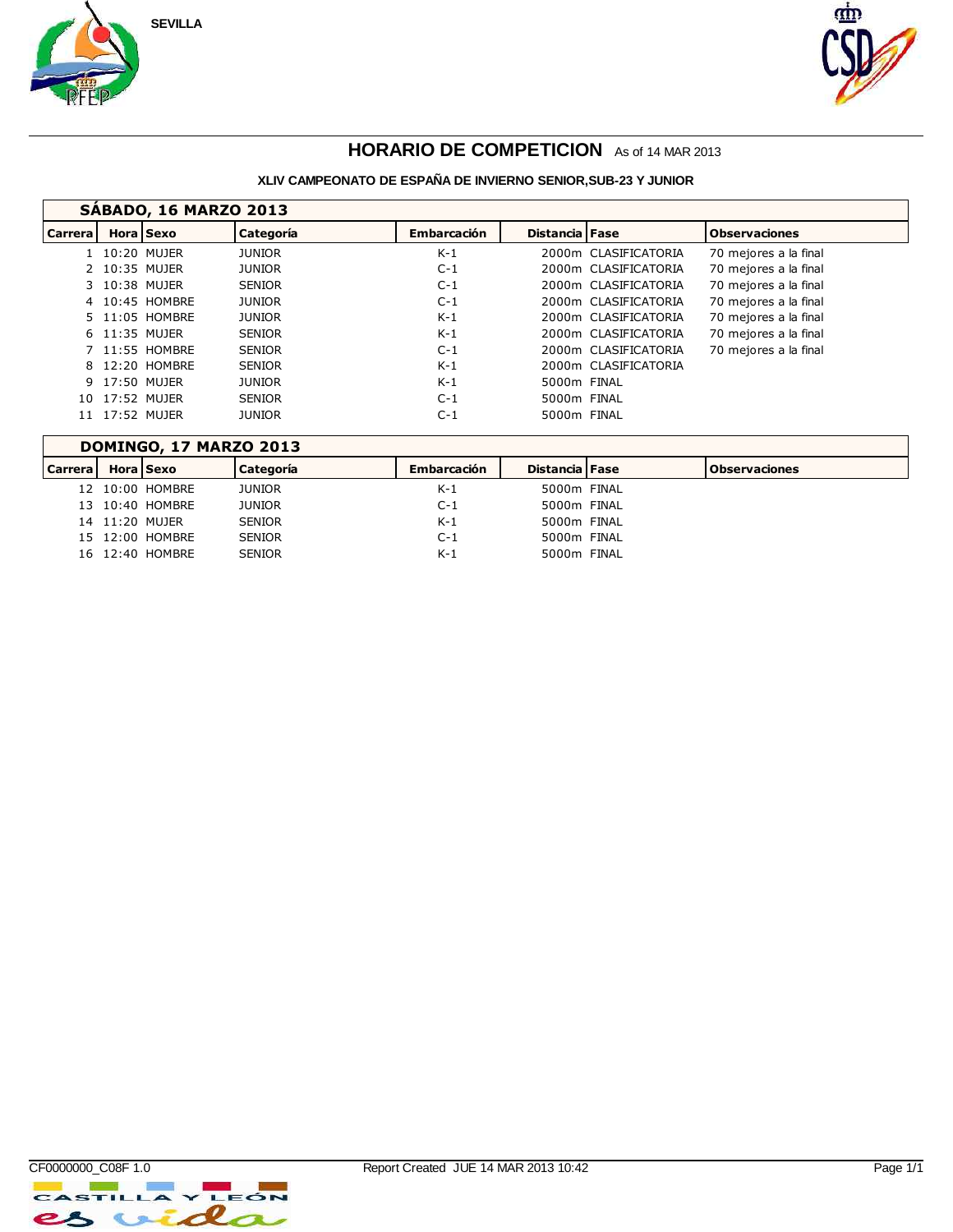



# **RELACIÓN DE CLUBS**

| <b>Num.</b> Club |                                                       | Federación Autonómica |
|------------------|-------------------------------------------------------|-----------------------|
|                  | 1 CLUB ACTIVIDADES NAUTICAS ESLORA                    | ANDALUCIA             |
|                  | 2 CLUB DE PIRAGÜISMO LIPASAM                          | <b>ANDALUCIA</b>      |
|                  | 3 CLUB DEPORTIVO ABEDUL                               | ANDALUCIA             |
|                  | 4 CLUB DEPORTIVO PIRAGÜISMO ALGECIRAS                 | ANDALUCIA             |
|                  | 5 CLUB NAUTICO DE SEVILLA                             | <b>ANDALUCIA</b>      |
|                  | 6 CLUB PIRAGÜISMO PUNTA UMBRIA                        | <b>ANDALUCIA</b>      |
|                  | 7 CLUB PIRAGÜISMO TRIANA                              | ANDALUCIA             |
|                  | 8 CLUB SURFSKISPAIN.COM                               | ANDALUCÍA             |
|                  | 9 REAL CLUB MARITIMO DE HUELVA                        | ANDALUCÍA             |
|                  | 10 REAL CLUB NAUTICO PUERTO DE SANTA MARIA            | ANDALUCÍA             |
|                  | 11 S. DPTIVA. REAL CIRCULO DE LABRADORES Y P. SEVILLA | ANDALUCÍA             |
|                  | 12 S.D. DEL CIRCULO MERCANTIL E INDUSTRIAL DE SEVILLA | ANDALUCIA             |
|                  | 13 CENTRO NATACION HELIOS                             | ARAGÓN                |
|                  | 14 CLUB DE VELA PUERTO ANDRAITX                       | <b>BALEARES</b>       |
|                  | 15 CLUB NAUTIC SANT ANTONI                            | <b>BALEARES</b>       |
|                  | 16 CLUB NAUTICO VILLACARLOS                           | <b>BALEARES</b>       |
|                  | 17 R.C.N. PALMA - O.S. LA CAIXA                       | <b>BALEARES</b>       |
|                  | 18 REAL CLUB NAUTIC PORTOPETRO                        | <b>BALEARES</b>       |
|                  | 19 REAL CLUB NÁUTICO PORT DE POLLENÇA                 | <b>BALEARES</b>       |
|                  | 20 CLUB AMIGOS DEL PIRAGÜISMO DE CANARIAS             | CANARIAS              |
|                  | 21 A.D. PIRAGÜISMO SANTANDER-BODEGAS MAZON            | <b>CANTABRIA</b>      |
|                  | 22 A.D.ESCUELA MUNICIPAL DE PIRAGÜISMO COLINDRES      | <b>CANTABRIA</b>      |
|                  | 23 CLUB KAYAK CASTRO URDIALES                         | CANTABRIA             |
|                  | 24 ADZ-IBERDROLA CAJA ESPANA DUERO ZAMORA             | CASTILLA Y LEON       |
|                  | 25 CLUB CANOA KAYAK ZAMORA                            | CASTILLA Y LEON       |
|                  | 26 CLUB CANOE DE VALLADOLID                           | CASTILLA Y LEON       |
|                  | 27 CLUB DE PIRAGUISMO KAYAK PICO AZUL                 | CASTILLA Y LEON       |
|                  | 28 CLUB DEPORTIVO CISNE                               | CASTILLA Y LEÓN       |
|                  | 29 CLUB DEPORTIVO DURIUS TECOZAM-VIAJES SANABRIA      | CASTILLA Y LEON       |
|                  | 30 CLUB DEPORTIVO PIRAGÜISMO DUERO ZAMORA             | CASTILLA Y LEÓN       |
|                  | 31 CLUB FLUVIAL VILLARALBO                            | CASTILLA Y LEÓN       |
|                  | 32 CLUB P. FRESNO DE LA RIBERA-TRECISA-RENY PICOT     | CASTILLA Y LEÓN       |
|                  | 33 CLUB PALENTINO DE PIRAGÜISMO                       | CASTILLA Y LEON       |
|                  | 34 CLUB PISUERGA DE VALLADOLID                        | CASTILLA Y LEÓN       |
|                  | 35 CLUB RACING VALLADOLID DE PIRAGÜISMO               | CASTILLA Y LEÓN       |
|                  | 36 CLUB SALAMANCA CANOE KAYAK "HELMANTICA AUDI"       | CASTILLA Y LEÓN       |
|                  | 37 CLUB PIRAGÜISMO CUENCA CON CARACTER                | CASTILLA-LA MANCHA    |
|                  | 38 CLUB TALAVERA TALAK                                | CASTILLA-LA MANCHA    |
|                  | 39 ASOCIACIÓ ESPORTIVA XINO-XANO                      | CATALUÑA              |
|                  | 40 CLUB NATACIO BANYOLES                              | CATALUÑA              |
|                  | 41 CLUB PIRAGÜISMO CASTELLDEFELS                      | CATALUÑA              |
|                  | 42 SICORIS CLUB                                       | CATALUÑA              |
|                  | 43 CLUB LOS DELFINES DE CEUTA                         | CEUTA                 |
|                  | 44 CLUB PIRAGÜISMO BADAJOZ                            | <b>EXTREMADURA</b>    |
|                  | 45 CLUB POLIDEPORTIVO EMERITAE                        | <b>EXTREMADURA</b>    |
|                  | 46 CLUB POLIDEPORTIVO IUXTANAM-MONTEORO               | <b>EXTREMADURA</b>    |
|                  | 47 CLUB AS TORRES-ROMERIA VIKINGA DE CATOIRA          | <b>GALICIA</b>        |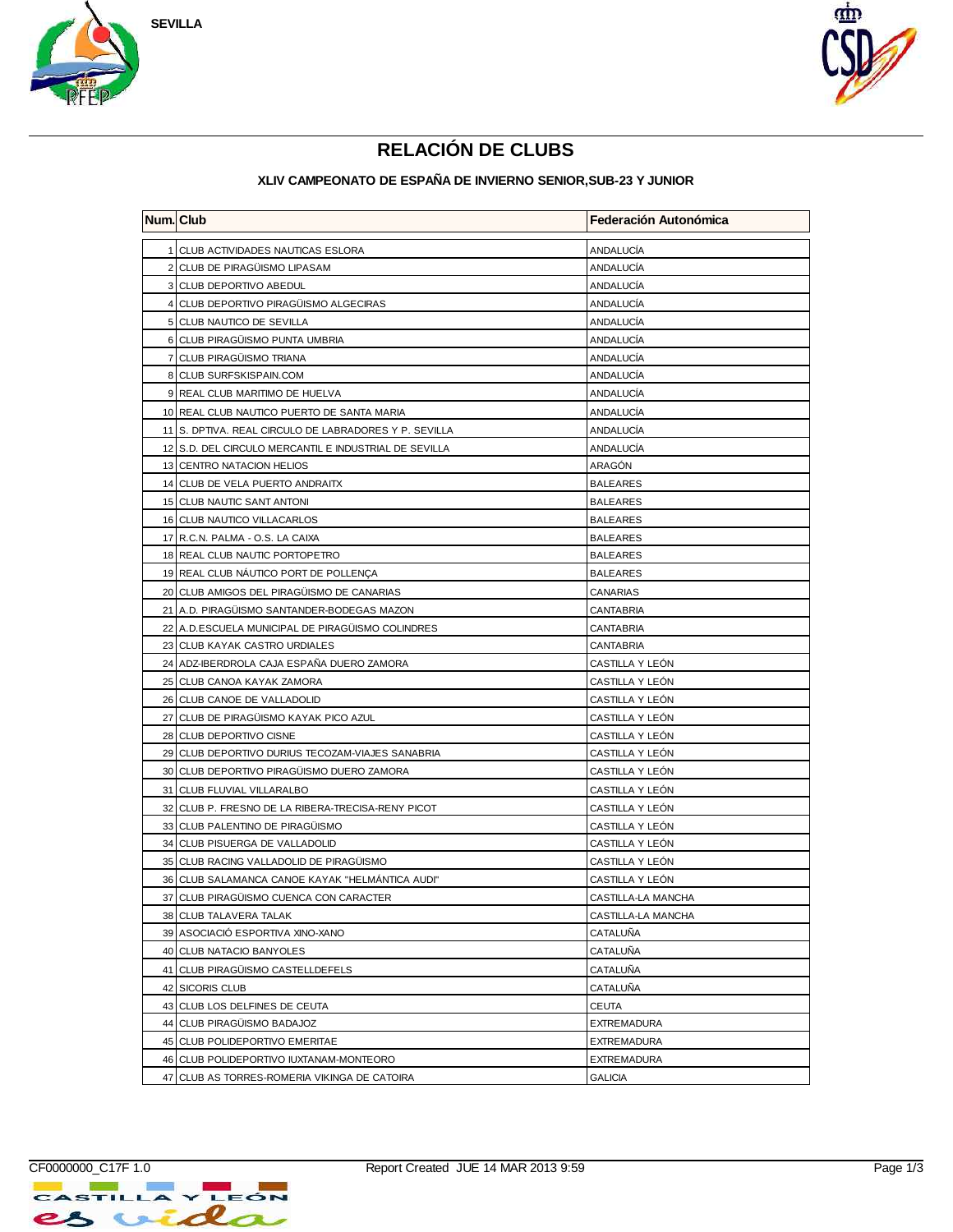



# **RELACIÓN DE CLUBS**

| <b>Num.</b> Club |                                                       | Federación Autonómica  |
|------------------|-------------------------------------------------------|------------------------|
|                  | 48 CLUB BREOGAN DO GROVE                              | <b>GALICIA</b>         |
|                  | 49 CLUB DE MAR RIA DE ALDAN                           | <b>GALICIA</b>         |
|                  | 50 CLUB DE PIRAGÜISMO NARON                           | <b>GALICIA</b>         |
|                  | 51 CLUB DE PIRAGÜISMO POIO CONSERVAS-PESCAMAR         | <b>GALICIA</b>         |
|                  | 52 CLUB DE PIRAGÜISMO RIANXO - CONSERVERA RIANXO S.A. | <b>GALICIA</b>         |
|                  | 53 CLUB DE PIRAGÜISMO VIVEIRO                         | <b>GALICIA</b>         |
|                  | 54 CLUB FLUVIAL DE LUGO                               | <b>GALICIA</b>         |
|                  | 55 CLUB KAYAK TUDENSE                                 | <b>GALICIA</b>         |
|                  | 56 CLUB LICEO CASINO DE VILAGARCIA DE AROUSA          | <b>GALICIA</b>         |
|                  | 57 CLUB NAUTICO FIRRETE                               | <b>GALICIA</b>         |
|                  | 58 CLUB NAUTICO PONTECESURES                          | <b>GALICIA</b>         |
|                  | 59 CLUB NAUTICO RIA DE BETANZOS                       | <b>GALICIA</b>         |
|                  | 60 CLUB NAVAL DE PONTEVEDRA                           | <b>GALICIA</b>         |
|                  | 61 CLUB PIRAGÜISMO ALDAN                              | <b>GALICIA</b>         |
|                  | 62 CLUB PIRAGUISMO C.P PORTONOVO                      | <b>GALICIA</b>         |
|                  | 63 CLUB PIRAGÜISMO CIUDAD DE LUGO                     | <b>GALICIA</b>         |
|                  | 64 CLUB PIRAGÜISMO ILLA DE AROUSA                     | <b>GALICIA</b>         |
|                  | 65 CLUB PIRAGÜISMO RIAS BAIXAS-NAUTICO BOIRO          | <b>GALICIA</b>         |
|                  | 66 CLUB PIRAGÜISMO VERDUCIDO-PONTILLON                | <b>GALICIA</b>         |
|                  | 67 CLUB PIRAGÜISMO VILABOA                            | <b>GALICIA</b>         |
|                  | 68 ESCUELA PIRAGÜISMO CIUDAD DE PONTEVEDRA            | <b>GALICIA</b>         |
|                  | 69 REAL CLUB NAUTICO RODEIRA DE CANGAS                | <b>GALICIA</b>         |
|                  | 70 ALBERCHE KAYAK CLUB                                | <b>MADRID</b>          |
|                  | 71 C.D.B. PIRAGUAMADRID                               | <b>MADRID</b>          |
|                  | 72 CLUB ESCUELA PIRAGÜISMO ARANJUEZ                   | <b>MADRID</b>          |
|                  | 73 CLUB MADRILEÑO CIENCIAS                            | <b>MADRID</b>          |
|                  | 74 CLUB PIRAGUISMO PAMPLONA                           | <b>NAVARRA</b>         |
|                  | 75 CLUB BARRIKA PIRAGUA TALDEA                        | PAÍS VASCO             |
|                  | 76 CLUB DONOSTIA KAYAK K.E.                           | PAIS VASCO             |
|                  | 77 CLUB ITXAS-GAIN KIROL ELKARTEA                     | PAÍS VASCO             |
|                  | 78 CLUB SOCIEDAD DEPORTIVA SANTIAGOTARRAK             | PAIS VASCO             |
|                  | 79 CD OVIEDO-KAYAK                                    | PRINCIPADO DE ASTURIAS |
|                  | 80 CLUB DE MAR DE AVILES                              | PRINCIPADO DE ASTURIAS |
|                  | 81 CLUB DEPORTIVO BASICO LOS CUERVOS                  | PRINCIPADO DE ASTURIAS |
|                  | 82 CLUB DEPORTIVO LOS GORILAS DE CANDAS               | PRINCIPADO DE ASTURIAS |
|                  | 83 CLUB KAYAK SIERO                                   | PRINCIPADO DE ASTURIAS |
|                  | 84 CLUB NATACIÓN LANGREO                              | PRINCIPADO DE ASTURIAS |
|                  | 85 CLUB NAUTICO ENSIDESA                              | PRINCIPADO DE ASTURIAS |
|                  | 86 CLUB NEPTUNO DE TONI                               | PRINCIPADO DE ASTURIAS |
|                  | 87 CLUB PIRAGUAS LA LLONGAR SUMI. ELECTRICOS AMIEVA   | PRINCIPADO DE ASTURIAS |
|                  | 88 CLUB PIRAGUAS SIRIO - LOS CAUCES                   | PRINCIPADO DE ASTURIAS |
|                  | 89 CLUB PIRAGUAS VILLAVICIOSA                         | PRINCIPADO DE ASTURIAS |
|                  | 90 CLUB PIRAGUISMO ASTUR                              | PRINCIPADO DE ASTURIAS |
|                  | 91 CLUB PIRAGÜISMO HALCONES DE CORVERA                | PRINCIPADO DE ASTURIAS |
|                  | 92 JAIRE AVENTURA-LOS RAPIDOS                         | PRINCIPADO DE ASTURIAS |
|                  | 93 REAL GRUPO DE CULTURA COVADONGA                    | PRINCIPADO DE ASTURIAS |
|                  | 94 SOCIEDAD CULTURAL Y DEPORTIVA RIBADESELLA          | PRINCIPADO DE ASTURIAS |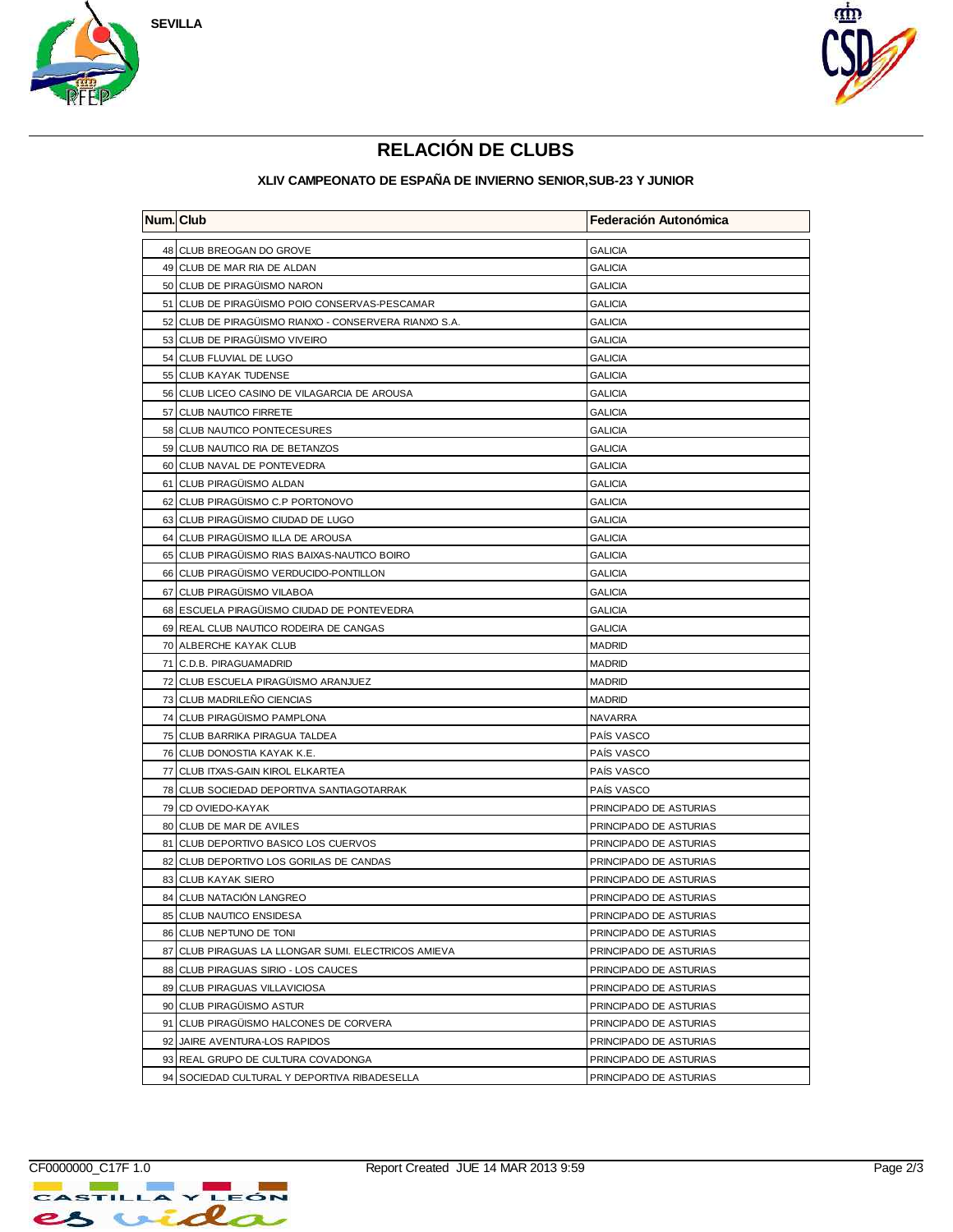



# **RELACIÓN DE CLUBS**

| <b>Num.</b> Club |                                         | Federación Autonómica  |
|------------------|-----------------------------------------|------------------------|
|                  |                                         |                        |
|                  | 95 SOCIEDAD DEPORTIVA GAUZON-CABO PEÑES | PRINCIPADO DE ASTURIAS |
|                  | 96 BLANCA CLUB DE PIRAGÜISMO            | REGIÓN DE MURCIA       |
|                  | 97 CLUB THADER KAYAK                    | REGIÓN DE MURCIA       |
|                  | 98 ESCUELA PIRAGÜISMO MAR MENOR         | REGIÓN DE MURCIA       |
|                  | 99 A.D. SCOOTER CLUB                    | <b>VALENCIA</b>        |
|                  | 100 CLUB DE REGATAS BURRIANA            | <b>VALENCIA</b>        |
|                  | 101 CLUB PIRAGÜISMO CULLERA             | <b>VALENCIA</b>        |
|                  | 102 CLUB PIRAGÜISMO SILLA               | <b>VALENCIA</b>        |
|                  | 103 PEÑA PIRAGÜISTA ANTELLA             | <b>VALENCIA</b>        |
|                  | 104 REAL CLUB NAUTICO CASTELLON         | <b>VALENCIA</b>        |

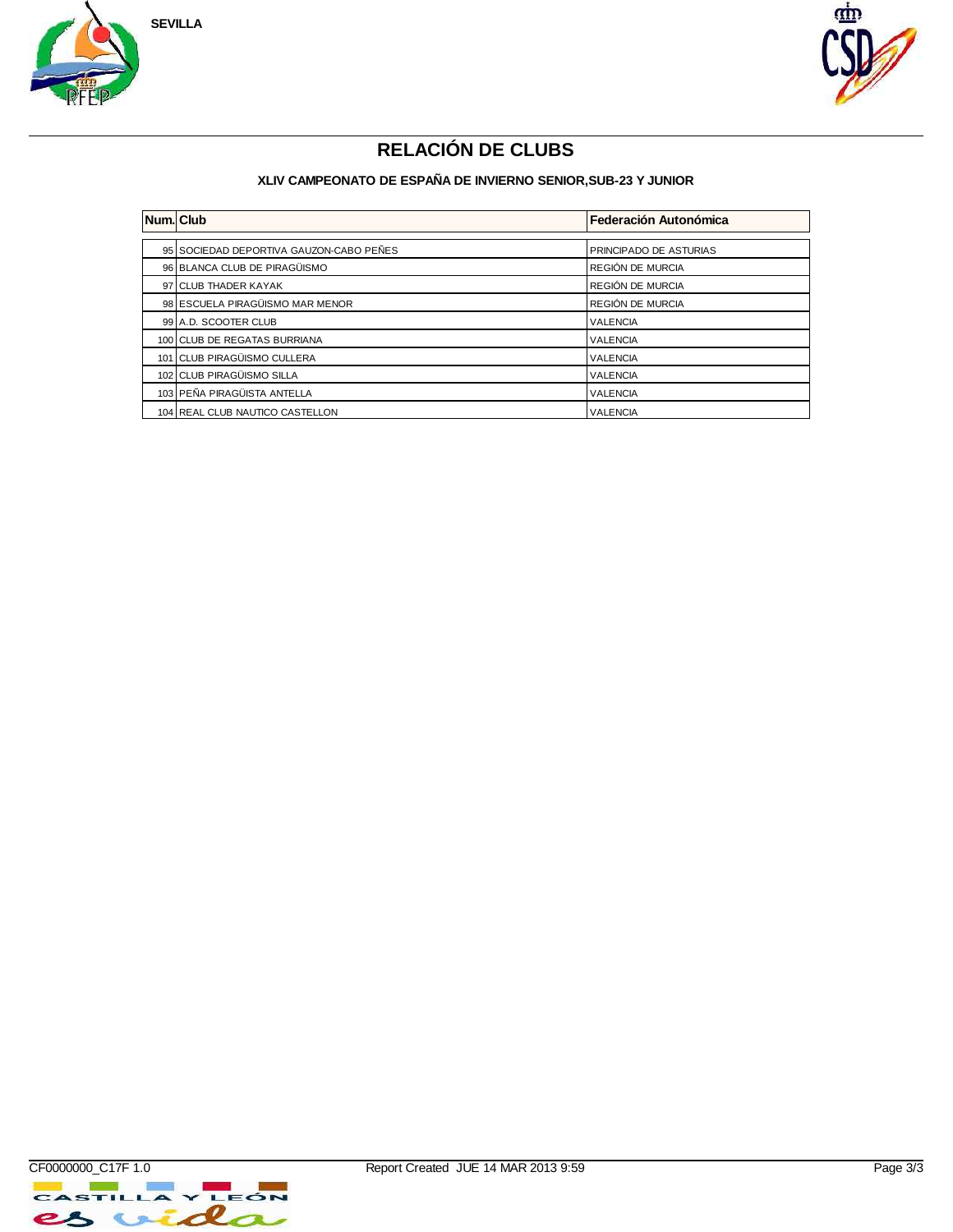



#### **XLIV CAMPEONATO DE ESPAÑA DE INVIERNO SENIOR,SUB-23 Y JUNIOR**

| Mujer JUNIOR K-1 2000m Clasificatoria, 10:20, T.Cierre Control 1 clasificado: 2:00.000 |                 |                                                              |                                                                                     |  |  |  |  |
|----------------------------------------------------------------------------------------|-----------------|--------------------------------------------------------------|-------------------------------------------------------------------------------------|--|--|--|--|
| <b>Orden Salida</b><br>Observ.                                                         | Dorsal L/P      | <b>Nombre</b>                                                | Club                                                                                |  |  |  |  |
| 2                                                                                      | 2               | PORTEIRO OCAMPO ANDREA FATIMA<br>VEGA MANRIQUE MIRIAM        | CLUB KAYAK TUDENSE<br>REAL GRUPO DE CULTURA COVADONGA                               |  |  |  |  |
| 3                                                                                      | 3               | BARRIOS SANCHEZ-ROMERO JULIA                                 | CLUB ACTIVIDADES NAUTICAS ESLORA                                                    |  |  |  |  |
| 4                                                                                      | 4               | <b>GARCIA NAVEIRO LAURA</b>                                  | CLUB BREOGAN DO GROVE                                                               |  |  |  |  |
|                                                                                        | д               | GARCES MARIADELA                                             | C.D.R. PIRAGHAMADRID                                                                |  |  |  |  |
| 6                                                                                      | 6<br>7          | PASCUAL CAMACHO IRENE                                        | REAL GRUPO DE CULTURA COVADONGA                                                     |  |  |  |  |
| 8                                                                                      | 8               | REMIS CUEVA CELIA<br>LOPEZ PINOS CARMEN                      | REAL GRUPO DE CULTURA COVADONGA<br>CLUB PIRAGUISMO CUENCA CON CARACTER              |  |  |  |  |
| 9                                                                                      | 9               | MASSAGUES JULIAN CAROLINA                                    | C.D.B. PIRAGUAMADRID                                                                |  |  |  |  |
| 10<br>11                                                                               | 10<br>11        | <b>GUERRERO FERNANDEZ SARA</b>                               | <u>ESCUELA PIRAGÜISMO MAR MENOR</u>                                                 |  |  |  |  |
| 12                                                                                     | 12              | <b>HERNANDEZ VELLISCA MARIAN</b><br>MOLEDO RIAL NOELIA       | CLUB PIRAGÜISMO CUENCA CON CARACTER<br>CLUB DE MAR RIA DE ALDAN                     |  |  |  |  |
| 13                                                                                     | 13              | BAEZA HERNANZ ELENA                                          | CLUB PIRAGÜISMO CUENCA CON CARACTER                                                 |  |  |  |  |
| 14<br>15                                                                               | 14              | FERNANDEZ HEREDERO ALI CIA                                   | CLUB P. FRESNO DE LA RIBERA-TRECISA-RENY PICOT<br>CLUB ESCUELA PIRAGUISMO ARANJUEZ  |  |  |  |  |
| 16                                                                                     | 15<br>16        | <b>MARTIN GUZMAN MARIA</b><br>MAIRENA LOPEZ IRENE            | CLUB ESCUELA PIRAGÜISMO ARANJUEZ                                                    |  |  |  |  |
| 17                                                                                     | 17              | PORTELA PEREZ AZUCENA NEREA                                  | CLUB PIRAGÜISMO VERDUCIDO-PONTILLON                                                 |  |  |  |  |
| 18                                                                                     | 18              | POSADA LOPEZ COVADONGA<br>CANTERO MACÍAS CELIA               | CLUB DEPORTIVO LOS GORILAS DE CANDAS                                                |  |  |  |  |
| 19<br><u>2Ω</u>                                                                        | 19<br>20        | SANCHEZ AVALA SOLEDAD                                        | REAL CLUB MARITIMO DE HUELVA<br>CLUB NAUTICO DE SEVILLA                             |  |  |  |  |
| $\overline{21}$                                                                        | $\overline{21}$ | FERNÁNDEZ FERNÁNDEZ GAEL                                     | CLUB NAUTICO VILLACARLOS                                                            |  |  |  |  |
| 22                                                                                     |                 | RODRIGUEZ FERNANDEZ CELIA                                    | CLUB PIRAGUAS VILLAVICIOSA                                                          |  |  |  |  |
| $\frac{23}{24}$                                                                        | $\frac{22}{23}$ | ALVAREZ ARGUELLES SARA                                       | CLUB NATACIÓN LANGREO                                                               |  |  |  |  |
| 25                                                                                     | 25              | ANDRES BAUZA THALIA<br><b>GARCIA BELTRAN ANA</b>             | REAL CLUB NAUTICO PORT DE POLLENÇA<br>CLUB NAUTIC SANT ANTONI                       |  |  |  |  |
| $\overline{26}$                                                                        | $\overline{26}$ | <b>IZQUIERDO PRIETO MERCEDES</b>                             | REAL CLUB MARITIMO DE HUELVA                                                        |  |  |  |  |
| $\overline{27}$                                                                        | $\overline{27}$ | MORENO BOMBARELI ESTHER                                      | CLUB POLIDEPORTIVO IUXTANAM-MONTEORO                                                |  |  |  |  |
| 28                                                                                     | 28              | AFONSO HIDALGO LOURDES                                       | CLUB NAUTICO DE SEVILLA                                                             |  |  |  |  |
| $\frac{29}{30}$                                                                        | $\frac{29}{30}$ | CHAVES MESA ALBA DEL ROCÍO<br>CABANAS FERNANDEZI AURA        | S. DPTIVA. REAL CIRCULO DE LABRADORES Y P. SEVILLE REAL GRUPO DE CUI TURA COVADONGA |  |  |  |  |
| 31                                                                                     | 31              | BENAVIDES LOPEZ DE AYALA VICTORIA                            | REAL CLUB NAUTICO PORT DE POLLENÇA                                                  |  |  |  |  |
|                                                                                        | $\frac{32}{33}$ | GAREA PEREZ CECILIA<br>BERROS CUESTA SANDRA                  | CLUB NATACIÓN LANGREO<br>CLUB PIRAGUAS VILLAVICIOSA                                 |  |  |  |  |
| 32<br>33<br>34<br>35                                                                   | $rac{34}{35}$   | HAEDO ALVAREZ MARINA                                         | CLUB P. FRESNO DE LA RIBERA-TRECISA-RENY PICOT                                      |  |  |  |  |
|                                                                                        |                 | <u>IANCHOIAVIILA PILAR</u>                                   | CLUB PIRAGÜISMO CIUDAD DE LUGO.                                                     |  |  |  |  |
| $\frac{36}{37}$                                                                        | 36<br>37        | VAZQUEZ TORRES BARBARA<br>CARABALLO ROMAN ANA MARIA          | CLUB PIRAGÜISMO VERDUCIDO-PONTILLON<br>CLUB NAUTICO DE SEVILLA                      |  |  |  |  |
| 38                                                                                     | 38              | FERNANDEZ ELVIRA ELENA                                       | CLUB POLIDEPORTIVO IUXTANAM-MONTEORO                                                |  |  |  |  |
| 39                                                                                     | 39              | PENELA FERNANDEZ JESSICA                                     | CLUB PIRAGÜISMO CIUDAD DE LUGO                                                      |  |  |  |  |
| <u>ΔΩ</u><br>41                                                                        | <u>ΔΩ</u><br>41 | <u>OUZANDE ITURRALDE SARA</u><br>CALDELAS SANMARCO SABELA    | REAL GRUPO DE CULTURA COVADONGA<br><b>CLUB NAUTICO PONTECESURES</b>                 |  |  |  |  |
| 42                                                                                     | 42              | VAZQUEZ FRANCO MIRELLA                                       | CLUB P. FRESNO DE LA RIBERA-TRECISA-RENY PICOT                                      |  |  |  |  |
| 43                                                                                     | 43              | LAURIJSSEN BUSTO REBECA                                      | CLUB NAUTICO PONTECESURES                                                           |  |  |  |  |
| $\frac{44}{45}$                                                                        | 44<br>45        | ESTÉVEZ MURIEL CRISTINA AUXILIADORA<br>TRIÑANES LOPEZ SANDRA | REAL CLUB MARITIMO DE HUELVA<br>CLUB PIRAGÜISMO RIAS BAIXAS-NAUTICO BOIRO           |  |  |  |  |
| 46                                                                                     | 46              | ORTEGA ADROVER MARGALIDA M.                                  | REAL CLUB NAUTIC PORTOPETRO                                                         |  |  |  |  |
| 47                                                                                     | 47              | CERQUEIRA MELLA CARLA                                        | <b>CLUB KAYAK TUDENSE</b>                                                           |  |  |  |  |
| 48<br>49                                                                               | 48<br>49        | <b>GARCIA CUESTA ELISA</b>                                   | CLUB NAUTICO DE SEVILLA                                                             |  |  |  |  |
| 50                                                                                     | 50              | MORALES CAMBERO CELIA<br><u>ALOMAR ADROVER MAGDALENA</u>     | CLUB POLIDEPORTIVO IUXTANAM-MONTEORO<br><b>REAL CLUB NAUTIC PORTOPETRO</b>          |  |  |  |  |
| 51<br>52                                                                               | $\frac{51}{52}$ | DA ROCHA CALVO LOURDES EREA                                  | CLUB NAUTICO PONTECESURES                                                           |  |  |  |  |
|                                                                                        |                 | GUTIERREZ GUTIERREZ ELVIRA                                   | CLUB TALAVERA TALAK                                                                 |  |  |  |  |
| 53<br>54                                                                               | $\frac{53}{54}$ | PINEIRO GARCIA ISABEL<br>MILLAN GOMEZ SILVIA                 | CLUB AS TORRES-ROMERIA VIKINGA DE CATOIRA<br>CLUB DE PIRAGÜISMO LIPASAM             |  |  |  |  |
| 55                                                                                     |                 | ORBEGOZO PAREDES HAIZEA                                      | CLUB DONOSTIA KAYAK K F                                                             |  |  |  |  |
| 56                                                                                     | $\overline{56}$ | FERNANDEZ GONZALEZ ESTEFANIA                                 | CLUB POLIDEPORTIVO IUXTANAM-MONTEORO                                                |  |  |  |  |
|                                                                                        | 57<br>58        | ZAERA DIAGO ELENA                                            | REAL CLUB NAUTICO CASTELLON<br>CLUB PIRAGUISMO CUENCA CON CARACTER                  |  |  |  |  |
| 57<br>58<br>59                                                                         | 59              | HUERTA TEBAR LUCIA<br>VAZQUEZ MOSCONI MARIA INES             | CLUB AS TORRES-ROMERIA VIKINGA DE CATOIRA                                           |  |  |  |  |
| 60                                                                                     | 60              | VIEJO RODRIGUEZ ALBA                                         | <u>CLUB NATACIÓN LANGREO</u>                                                        |  |  |  |  |
| 61<br>62                                                                               | 61<br>62        | ÁLVAREZ-REMENTERÍA RODRÍGUEZ PAULA<br>AMOEDO IGLESIAS NOELIA | CLUB NAUTICO DE SEVILLA<br>CLUB PIRAGÜISMO VERDUCIDO-PONTILLON                      |  |  |  |  |
| 63                                                                                     | 63              | BRAVO BRAVO SARA                                             | CLUB BREOGAN DO GROVE                                                               |  |  |  |  |
| 64                                                                                     | 64              | <b>BAULDE SUMAY ANGELA</b>                                   | CLUB AS TORRES-ROMERIA VIKINGA DE CATOIRA                                           |  |  |  |  |
|                                                                                        |                 |                                                              |                                                                                     |  |  |  |  |

Sistema de Progresión: 70 mejores a la final

|  | Mujer JUNIOR C-1 2000m Clasificatoria, 10:35, T.Cierre Control 1 clasificado: 2:00.000 |    |  |                   |                         |  |  |  |  |
|--|----------------------------------------------------------------------------------------|----|--|-------------------|-------------------------|--|--|--|--|
|  | Observ. Orden Salida   Dorsal L/P                                                      |    |  | <b>Nombre</b>     | Club                    |  |  |  |  |
|  |                                                                                        | 65 |  | DENCHE SANZ MARIA | CLUB PIRAGÜISMO BADAJOZ |  |  |  |  |



 $\overline{\phantom{a}}$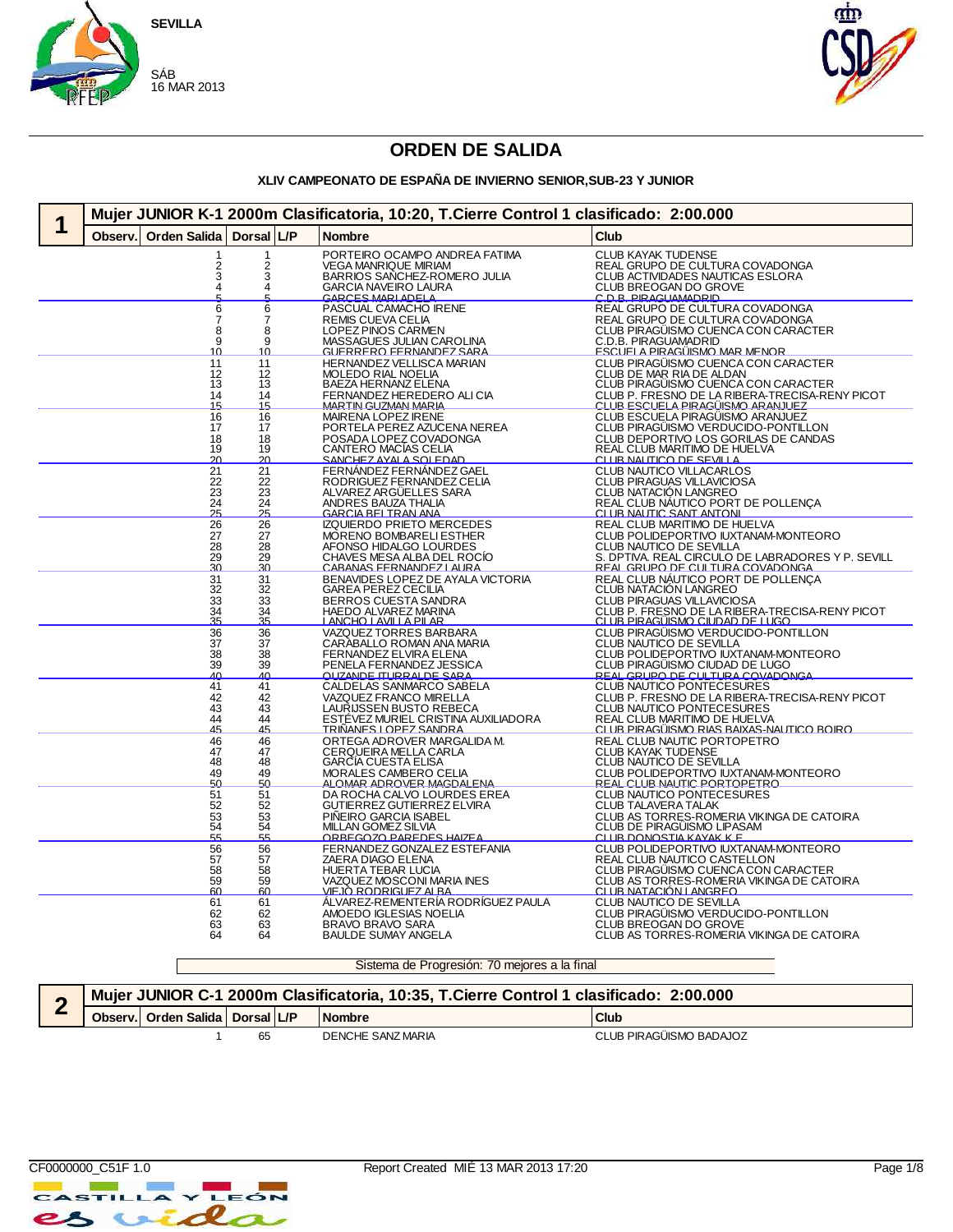

 $\mathbb{R}^n$ 



### **ORDEN DE SALIDA**

#### **XLIV CAMPEONATO DE ESPAÑA DE INVIERNO SENIOR,SUB-23 Y JUNIOR**

|         | Mujer JUNIOR C-1 2000m Clasificatoria, 10:35, T.Cierre Control 1 clasificado: 2:00.000 |  |          |                                                                                                                                                                             |                                                                                                                                                                                                                 |  |  |  |  |
|---------|----------------------------------------------------------------------------------------|--|----------|-----------------------------------------------------------------------------------------------------------------------------------------------------------------------------|-----------------------------------------------------------------------------------------------------------------------------------------------------------------------------------------------------------------|--|--|--|--|
| Observ. | Orden Salida   Dorsal   L/P                                                            |  |          | <b>Nombre</b>                                                                                                                                                               | <b>Club</b>                                                                                                                                                                                                     |  |  |  |  |
|         |                                                                                        |  | 68 Zurdo | 66 Diestro CASAL VIDAL JENIFER<br>67 Diestro CALVO VALCARCEL MARIA<br>SAMPER LOPEZ PAULA MARIA<br>69 Diestro RODRIGLIEZ FERNANDEZ NEREA<br>70 Diestro RODRIGUEZ CARRIL SARA | ESCUELA PIRAGÜISMO CIUDAD DE PONTEVEDRA<br>ADZ-IBERDROLA CAJA ESPAÑA DUERO ZAMORA<br>CLUB NAUTICO DE SEVILLA<br>CLUB DE PIRAGUISMO RIANXO - CONSERVERA RIANXO S.A.<br>CLUB AS TORRES-ROMERIA VIKINGA DE CATOIRA |  |  |  |  |

Sistema de Progresión: 70 mejores a la final

| ≏ |         | Mujer SENIOR C-1 2000m Clasificatoria, 10:38, T.Cierre Control 1 clasificado: 2:00.000 |    |  |                                                                                                                                                   |                                                                                                                                                                                   |  |  |  |  |  |
|---|---------|----------------------------------------------------------------------------------------|----|--|---------------------------------------------------------------------------------------------------------------------------------------------------|-----------------------------------------------------------------------------------------------------------------------------------------------------------------------------------|--|--|--|--|--|
| J | Observ. | Orden Salida   Dorsal   L/P                                                            |    |  | <b>Nombre</b>                                                                                                                                     | Club                                                                                                                                                                              |  |  |  |  |  |
|   |         |                                                                                        |    |  | Diestro RODRIGUEZ RODRIGUEZ RAQUEL<br>NOYA RIO CRISTINA<br>RAMAL GARCIA MARIA<br>74 Diestro GOMEZ ZAPATA ARANTXA<br>75 Diestro IIMENEZ TORO MARIA | ESCUELA PIRAGÜISMO CIUDAD DE PONTEVEDRA<br>CLUB DE PIRAGUISMO RIANXO - CONSERVERA RIANXO S.A<br>ESCUELA PIRAGÜISMO MAR MENOR<br>CLUB NAUTICO DE SEVILLA<br>CLUB PIRAGLISMO TRIANA |  |  |  |  |  |
|   |         |                                                                                        | 76 |  | GIGORRO DELGADO SALOME<br>77 Diestro FERNANDEZ CARVAJAL NEREA                                                                                     | CLUB ESCUELA PIRAGÜISMO ARANJUEZ<br>CLUB POLIDEPORTIVO IUXTANAM-MONTEORO                                                                                                          |  |  |  |  |  |

Sistema de Progresión: 70 mejores a la final

|   | Hombre JUNIOR C-1 2000m Clasificatoria, 10:45, T.Cierre Control 1 clasificado: 2:00.000 |                                               |                      |                                              |                                                                                                                                                                                                                                  |                                                                                                                                                                                                                                                       |  |  |
|---|-----------------------------------------------------------------------------------------|-----------------------------------------------|----------------------|----------------------------------------------|----------------------------------------------------------------------------------------------------------------------------------------------------------------------------------------------------------------------------------|-------------------------------------------------------------------------------------------------------------------------------------------------------------------------------------------------------------------------------------------------------|--|--|
| 4 | Observ.                                                                                 | <b>Orden Salida</b>                           | Dorsal L/P           |                                              | <b>Nombre</b>                                                                                                                                                                                                                    | <b>Club</b>                                                                                                                                                                                                                                           |  |  |
|   |                                                                                         | 2<br>3                                        | 81<br>R <sub>2</sub> | 78 Zurdo<br>79 Zurdo                         | CORDOVI FERNANDEZ ROSBEL<br>RODRIGUEZ LAGUNA IKER<br>80 Diestro URSULA LUENGO DAVID<br>Diestro CONS VILLAVERDE MANUEL                                                                                                            | CLUB NAUTICO DE SEVILLA<br>CLUB PIRAGÜISMO BADAJOZ<br>CLUB ESCUELA PIRAGÜISMO ARANJUEZ<br>CLUB PIRAGÜISMO VERDUCIDO-PONTILLON<br>CLUB PIRAGÜISMO BADAJOZ                                                                                              |  |  |
|   |                                                                                         | 6<br>8<br>9<br>10                             | 84<br>85             | 83 Diestro<br>86 Zurdo                       | YUSTE LUCAS SAMUEL<br><b>GARCIA NAVEIRO MANUEL</b><br>PROY ACOSTA ALEJANDRO<br>PEDRERO LOZOYA HUGO ALBERTO<br>87 Diestro PORTAL RAMIREZ PARLO                                                                                    | <b>CLUB THADER KAYAK</b><br>CLUB BREOGAN DO GROVE<br>ADZ-IBERDROLA CAJA ESPAÑA DUERO ZAMORA<br>CLUB ESCUELA PIRAGÜISMO ARANJUEZ<br>CLUB NALITICO DE SEVILLA                                                                                           |  |  |
|   |                                                                                         | 11<br>12<br>13<br>14<br>15                    | 88                   |                                              | MIÑAMBRES LLORET DAVID<br>89 Diestro MATEO CARDEÑA JAVIER<br>90 Diestro DEL CORRAL MORALES JOSÉ<br>91 Diestro SÁNCHEZ MORENO CARLOS<br>92 Diestro PÉREZIÓPEZANDRÉS                                                               | CLUB POLIDEPORTIVO IUXTANAM-MONTEORO<br>CLUB ESCUELA PIRAGÜISMO ARANJUEZ<br>CLUB NAUTICO DE SEVILLA<br>CLUB NAUTICO DE SEVILLA<br>S.D. DEL CIRCULO MERCANTILE INDUSTRIAL DE SEVILL                                                                    |  |  |
|   |                                                                                         | 16<br>17<br>18<br>19<br>20                    |                      | 94 Zurdo<br>95 Zurdo<br>96 Zurdo<br>97 Zurdo | 93 Diestro GAMBOA GONZÁLEZ JUAN<br>JIMÉNEZ GODOY MIGUEL<br>GARCIA-ALCALA LOPEZ ISAAC<br>CASTRO ALVAREZ MARIO<br>MEIS CONTRASTY SERGIO                                                                                            | S. DPTIVA. REAL CIRCULO DE LABRADORES Y P. SEVILL<br>CLUB NAUTICO DE SEVILLA<br>CLUB NAUTICO DE SEVILLA<br>CLUB DEPORTIVO LOS GORILAS DE CANDAS<br>CLUB BREOGAN DO GROVE                                                                              |  |  |
|   |                                                                                         | 21<br>22<br>23<br>24<br>25                    | 99                   | 100 Zurdo<br>102 Zurdo                       | 98 Diestro TRUJILLO VALLEJO GONZALO<br><b>SEGURA ANTONI</b><br>MARTINEZ GONZALEZ IMANOL<br>101 Diestro CASTIÑEIRAS TROANS ADRIAN<br><b>GONZALEZ QUINTANS DAMIAN</b>                                                              | S. DPTIVA. REAL CIRCULO DE LABRADORES Y P. SEVILL<br>REAL CLUB NAUTICO PORT DE POLLENÇA<br>CLUB ESCUELA PIRAGÜISMO ARANJUEZ<br>CLUB NAUTICO PONTECESURES<br>CLUB PIRAGÜISMO VERDUCIDO-PONTILLON                                                       |  |  |
|   |                                                                                         | 26<br>27<br>28<br>29                          |                      | 103 Zurdo<br>105 Zurdo<br>106 Zurdo          | <b>MERCES PASSONI RAFAEL</b><br>104 Diestro FIGUEROA FERNÁNDEZ RAMÓN<br>FERRO HERBON IVAN<br>MEDINA ROBLES MARCELO                                                                                                               | CLUB DEPORTIVO LOS GORILAS DE CANDAS<br>S. DPTIVA, REAL CIRCULO DE LABRADORES Y P. SEVILL<br>CLUB NAUTICO PONTECESURES<br>S. DPTIVA. REAL CIRCULO DE LABRADORES Y P. SEVILL                                                                           |  |  |
|   |                                                                                         | 30 <sub>1</sub><br>31<br>32<br>33<br>34<br>35 |                      | $107$ Zurdo<br>108 Zurdo                     | <u>DE RENITO SÁNCHEZ EFI IDE MANI IEI</u><br>FERNÁNDEZ RODRÍGUEZ MANUEL<br>109 Diestro JEREZ MUÑOZ ALEJANDRO<br>110 Diestro RODRIGUEZ GONZALEZ LORENZO<br>111 Diestro CARBALLEDA COIRA ROI<br>112 Diestro CARRASCAL PAREDES LUIS | CLUB NALITICO DE SEVILLA<br>CLUB NAUTICO DE SEVILLA<br>CLUB ACTIVIDADES NAUTICAS ESLORA<br>CLUB DE PIRAGÜISMO RIANXO - CONSERVERA RIANXO S.A<br>CLUB AS TORRES-ROMERIA VIKINGA DE CATOIRA<br><u>S. DPTIVA, REAL CIRCULO DE LABRADORES Y P. SEVILL</u> |  |  |
|   |                                                                                         | 36<br>37<br>38<br>39<br>40                    |                      |                                              | 113 Diestro FUENTES SANCHEZ ISMAEL<br>114 Diestro GALLEGO ZARCO PABLO LUIS<br>115 Diestro MEIS CONTRASTY FELIX<br>116 Diestro PIÑEIRO LOPEZ FRANCISCO JAVIER<br><u>117 Diestro CASTAÑO HERNÁNDEZ CARLOS</u>                      | <b>CLUB NAUTICO PONTECESURES</b><br>S.D. DEL CIRCULO MERCANTIL E INDUSTRIAL DE SEVILL<br>CLUB BREOGAN DO GROVE<br><b>CLUB NAUTICO FIRRETE</b><br>CLUB NAUTICO DE SEVILLA                                                                              |  |  |
|   |                                                                                         | 41<br>42<br>43                                |                      | 119 Zurdo                                    | 118 Diestro MANZANARES RUIZ JUAN<br>CARRO CARMUGA BORJA<br>120 Diestro FERNANDEZ PEON ALEXANDRE                                                                                                                                  | CLUB ESCUELA PIRAGÜISMO ARANJUEZ<br>ESCUELA PIRAGÜISMO CIUDAD DE PONTEVEDRA<br>ESCUELA PIRAGÜISMO CIUDAD DE PONTEVEDRA                                                                                                                                |  |  |

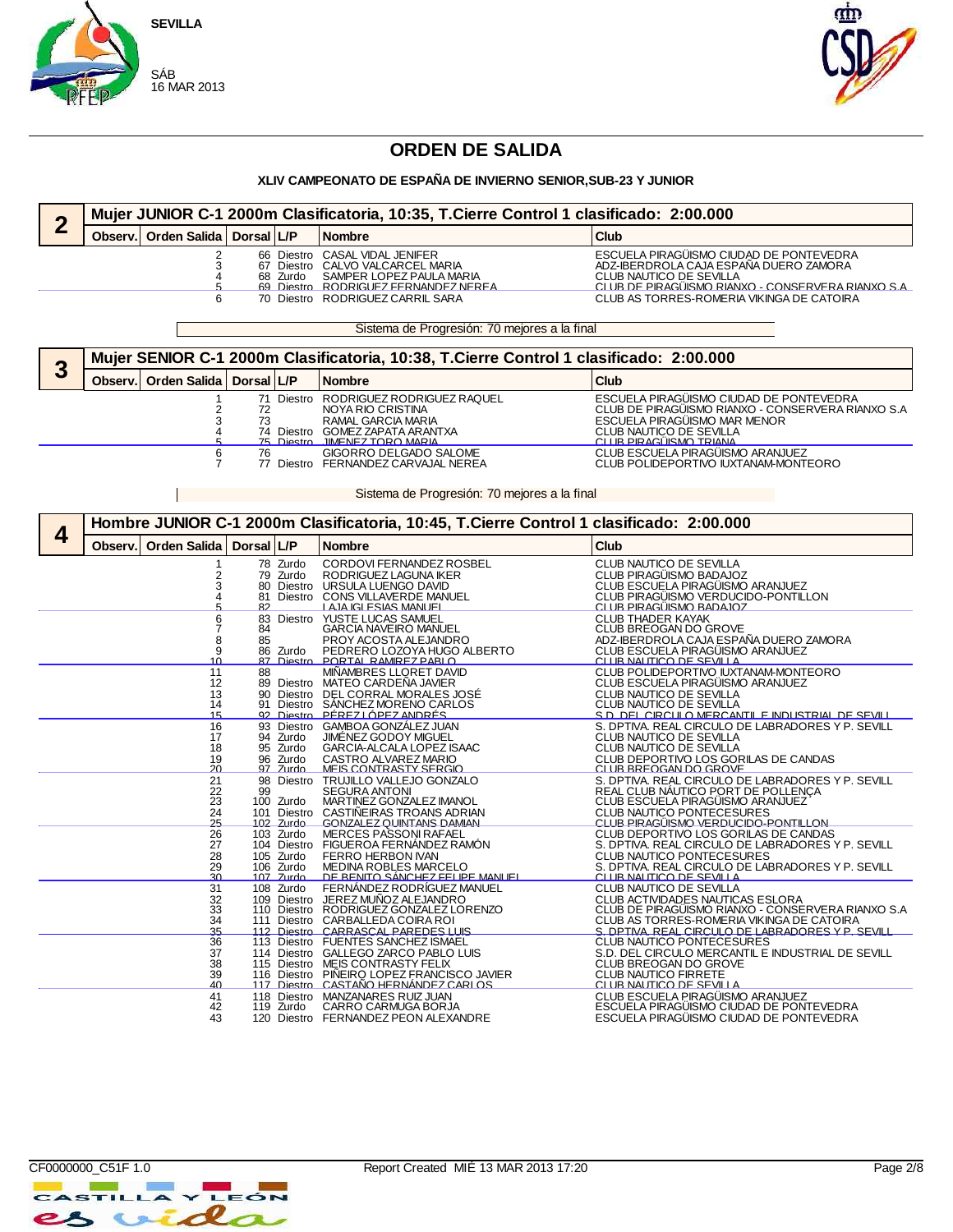



# **ORDEN DE SALIDA**

#### **XLIV CAMPEONATO DE ESPAÑA DE INVIERNO SENIOR,SUB-23 Y JUNIOR**

|   | Hombre JUNIOR C-1 2000m Clasificatoria, 10:45, T.Cierre Control 1 clasificado: 2:00.000 |            |                                                                     |                                                                                                                                            |                                                                                                                                                                 |  |  |  |
|---|-----------------------------------------------------------------------------------------|------------|---------------------------------------------------------------------|--------------------------------------------------------------------------------------------------------------------------------------------|-----------------------------------------------------------------------------------------------------------------------------------------------------------------|--|--|--|
| 4 | Observ. Orden Salida   Dorsal L/P                                                       |            |                                                                     | <b>Nombre</b>                                                                                                                              | Club                                                                                                                                                            |  |  |  |
|   | 44<br>45                                                                                |            | 121 Zurdo<br>122 Zurdo                                              | SERRANO BARBA ANTONIO<br>POTEL MARIÑO PARI O                                                                                               | CLUB ACTIVIDADES NAUTICAS ESLORA<br>CI LIB NALITICO PONTECESLIRES                                                                                               |  |  |  |
|   | 46<br>47<br>48<br>49<br>50                                                              | 123<br>126 | 124 Diestro<br>125 Zurdo<br>$127$ $Zurdn$                           | NAVEIRO PARADA DIEGO<br>PEREZ TABOADA ELOY<br>PARDO OLMOS PEDRO<br>MORCILLO LOPEZ MANUEL<br>SALVATIERRA ARREHIGNACIO                       | CLUB BREOGAN DO GROVE<br>CLUB AS TORRES-ROMERIA VIKINGA DE CATOIRA<br>CLUB NAUTICO DE SEVILLA<br>CLUB PIRAGÜISMO BADAJOZ<br>CLUB NALITICO DE SEVILLA            |  |  |  |
|   | 51<br>52<br>53<br>54<br>55                                                              |            | 128<br>129 Zurdo<br>130 Zurdo<br>131 Diestro                        | FIGUEIRAS BORDOY ROGELIO<br><b>ESTEBAN ORTEGA ANGEL</b><br>HERRADA PÉREZ CARLOS<br>MILLÁN SANMARTÍN JAVIER<br>132 Diestro POI SEGURA IORGE | REAL CLUB NAUTICO PORT DE POLLENÇA<br>CLUB ESCUELA PIRAGÜISMO ARANJUEZ<br>CLUB NAUTICO DE SEVILLA<br>CLUB DE PIRAGÜISMO LIPASAM<br>R C N PAI MA - O S I A CAIXA |  |  |  |
|   | 56<br>57<br>58<br>59<br>60                                                              |            | 133 Zurdo<br>134 Diestro<br>135 Zurdo<br>136 Diestro<br>137 Diestro | SUAREZ ESTEVE JOSEP<br>TUDELA BUSTAMANTE GONZALO<br>VALLEJO ESPERON SERGIO<br>MEIS BRAVO BORJA<br>DOMINGLIEZ ARLIIN FARIAN                 | R.C.N. PALMA - O.S. LA CAIXA<br>CLUB NAUTICO DE SEVILLA<br>CLUB DE PIRAGÜISMO POIO CONSERVAS-PESCAMAR<br>CLUB BREOGAN DO GROVE<br>CI LIB NALITICO PONTECESLIRES |  |  |  |
|   | 61                                                                                      |            | 138 Zurdo                                                           | MARTÍNEZ GARCÍA JAIME                                                                                                                      | S.D. DEL CIRCULO MERCANTIL E INDUSTRIAL DE SEVILL                                                                                                               |  |  |  |

Sistema de Progresión: 70 mejores a la final

| 5 | Hombre JUNIOR K-1 2000m Clasificatoria, 11:05, T.Cierre Control 1 clasificado: 2:00.000 |                                        |                                 |                                                                                                                                                 |                                                                                                                                                                                               |  |  |  |
|---|-----------------------------------------------------------------------------------------|----------------------------------------|---------------------------------|-------------------------------------------------------------------------------------------------------------------------------------------------|-----------------------------------------------------------------------------------------------------------------------------------------------------------------------------------------------|--|--|--|
|   | Observ.                                                                                 | <b>Orden Salida</b>                    | Dorsal L/P                      | <b>Nombre</b>                                                                                                                                   | Club                                                                                                                                                                                          |  |  |  |
|   |                                                                                         | 2                                      | 139<br>140<br>141<br>142<br>143 | SOLARES HEVIA PABLO<br><b>GARCIA MURILLO FERNANDO</b><br>CRUAÑES FERRER RAUL<br>CALZON VEGA IVAN<br>ADAN HERNANDEZ ENRIOLIE                     | <b>CLUB PIRAGUAS VILLAVICIOSA</b><br>CLUB POLIDEPORTIVO IUXTANAM-MONTEORO<br>CLUB PIRAGÜISMO CULLERA<br>CLUB PIRAGUAS SIRIO - LOS CAUCES<br>CI UB ESCUEI A PIRAGUISMO ARANJI IEZ              |  |  |  |
|   |                                                                                         | 6<br>8<br>9<br>10                      | 144<br>145<br>146<br>147<br>148 | LOPEZ RUIZ CRISTOBAL<br>CASCU LEANDRO ELOY<br>PLAZA SAGREDO ALBERTO<br><b>TORRES BEA ADRIAN</b><br><b>MARTIN VIZCAINO DAVID</b>                 | CLUB ACTIVIDADES NAUTICAS ESLORA<br>CLUB ACTIVIDADES NAUTICAS ESLORA<br>CLUB PIRAGUAS LA LLONGAR SUMI. ELECTRICOS AMIEVA<br>CLUB PIRAGÜISMO C.P PORTONOVO<br>CLUB ESCUELA PIRAGÜISMO ARANJUEZ |  |  |  |
|   |                                                                                         | 11<br>12<br>13<br>14<br>15             | 149<br>150<br>151<br>152<br>153 | MARTIN ALGIERI FEDERICO<br><b>GARZON GALERA SAMUEL</b><br><b>VIEDMA NIETO MANUEL</b><br><b>MARTI ROURA ALBERT</b><br>RODRIGLIEZ GLIISADO I LIIS | REAL CLUB NAUTICO RODEIRA DE CANGAS<br>CLUB DE PIRAGÜISMO LIPASAM<br>CLUB ESCUELA PIRAGÜISMO ARANJUEZ<br>CLUB NATACIO BANYOLES<br>CLUB PIRAGÜISMO BADAJOZ                                     |  |  |  |
|   |                                                                                         | 16<br>17<br>18<br>19<br>20             | 154<br>155<br>156<br>157<br>158 | NAVARRO GORDO JAVIER<br>SALINERO GONZALEZ ADRIAN<br>PUIG HOMBRADES DAVID<br><b>GUERRERO RANGEL JAVIER</b><br>RIVEIRO OLIVEIRA JORGE             | CLUB ESCUELA PIRAGÜISMO ARANJUEZ<br>S. DPTIVA. REAL CIRCULO DE LABRADORES Y P. SEVILL<br><b>CLUB NATACIO BANYOLES</b><br>CLUB PIRAGÜISMO BADAJOZ<br><b>CLUB NAUTICO PONTECESURES</b>          |  |  |  |
|   |                                                                                         | 21<br>22<br>23<br>24<br>25             | 159<br>160<br>161<br>162<br>163 | <b>TSAREVSKYY NIKITA</b><br>CHINCHILLA HERNANDEZ ALTAIR<br><b>TUSET GRANDEZ RUBEN</b><br>OLIVER LORENTE FRANCESC<br>DOMINGO MEDINA RAHI         | ESCUELA PIRAGÜISMO MAR MENOR<br>CLUB NATACIO BANYOLES<br>REAL GRUPO DE CULTURA COVADONGA<br>REAL CLUB NAUTIC PORTOPETRO<br>CLUB PALENTINO DE PIRAGÜISMO.                                      |  |  |  |
|   |                                                                                         | 26<br>27<br>28<br>29<br>۹Λ             | 164<br>165<br>166<br>167<br>168 | GUTIERREZ GONZALEZ ADRIAN<br>SUAREZ POUSO JACINTO<br>SOBRAL MARTINEZ JOSE CARLOS<br>CASTRO BARRIOS IVAN<br>CUERVO GONZALEZ LUIS                 | SOCIEDAD DEPORTIVA GAUZON-CABO PEÑES<br>CLUB PIRAGÜISMO ILLA DE AROUSA<br>ESCUELA PIRAGÜISMO CIUDAD DE PONTEVEDRA<br>CLUB FLUVIAL DE LUGO<br>CLUB DEPORTIVO LOS GORILAS DE CANDAS.            |  |  |  |
|   |                                                                                         | 31<br>32<br>33<br>34<br>$\frac{25}{3}$ | 169<br>170<br>171<br>172<br>173 | DASTIS BARRANTES FERNANDO<br>TRANCHERO CASTRO ALEJANDRO DAVID<br>PEREZ GONZALEZ SERGIO<br>ABELLEIRA LAMELA TOMAS<br>ARAD SANCHEZ MARCOS         | S. DPTIVA. REAL CIRCULO DE LABRADORES Y P. SEVILL<br>CLUB NAVAL DE PONTEVEDRA<br>CLUB DEPORTIVO BASICO LOS CUERVOS<br>REAL CLUB MARITIMO DE HUELVA<br>CITIR FITIMAL VILLARALRO                |  |  |  |
|   |                                                                                         | 36<br>37<br>$\frac{38}{39}$            | 174<br>175<br>176<br>177<br>178 | ABAD SANCHEZ DANIEL<br><b>FRANCH CALLEJON FERRAN</b><br>CANTARERO CASAÑ JONATHAN<br>DEL RIO JIMENEZ IGNACIO<br><b>GARCIA CASTRO ADRIAN.IOSE</b> | CLUB FLUVIAL VILLARALBO<br>ASOCIACIÓ ESPORTIVA XINO-XANO<br>CLUB PIRAGÜISMO SILLA<br>ČLŮB PÍRAGŮÍSMO BADAJOZ<br>SOCIEDAD DEPORTIVA GALIZON-CARO PEŇES.                                        |  |  |  |
|   |                                                                                         | 41<br>42<br>43<br>44<br>45             | 179<br>180<br>181<br>182<br>183 | RUBIO MACHACON PABLO<br>LOPEZ COBOS MARCOS<br>GARCÍA RODRÍGUEZ EDUARDO<br><b>BUMEDIAN EL FERGALI BILAL</b><br>DIAR LOZANO ISAM                  | CLUB SALAMANCA CANOE KAYAK "HELMÁNTICA AUDI"<br>CLUB ESCUELA PIRAGÜISMO ARANJUEZ<br>CLUB NAUTICO DE SEVILLA<br>CLUB LOS DELFINES DE CEUTA<br><u>CLUB RACING VALLADOLID DE PIRAGIÏISMO.</u>    |  |  |  |

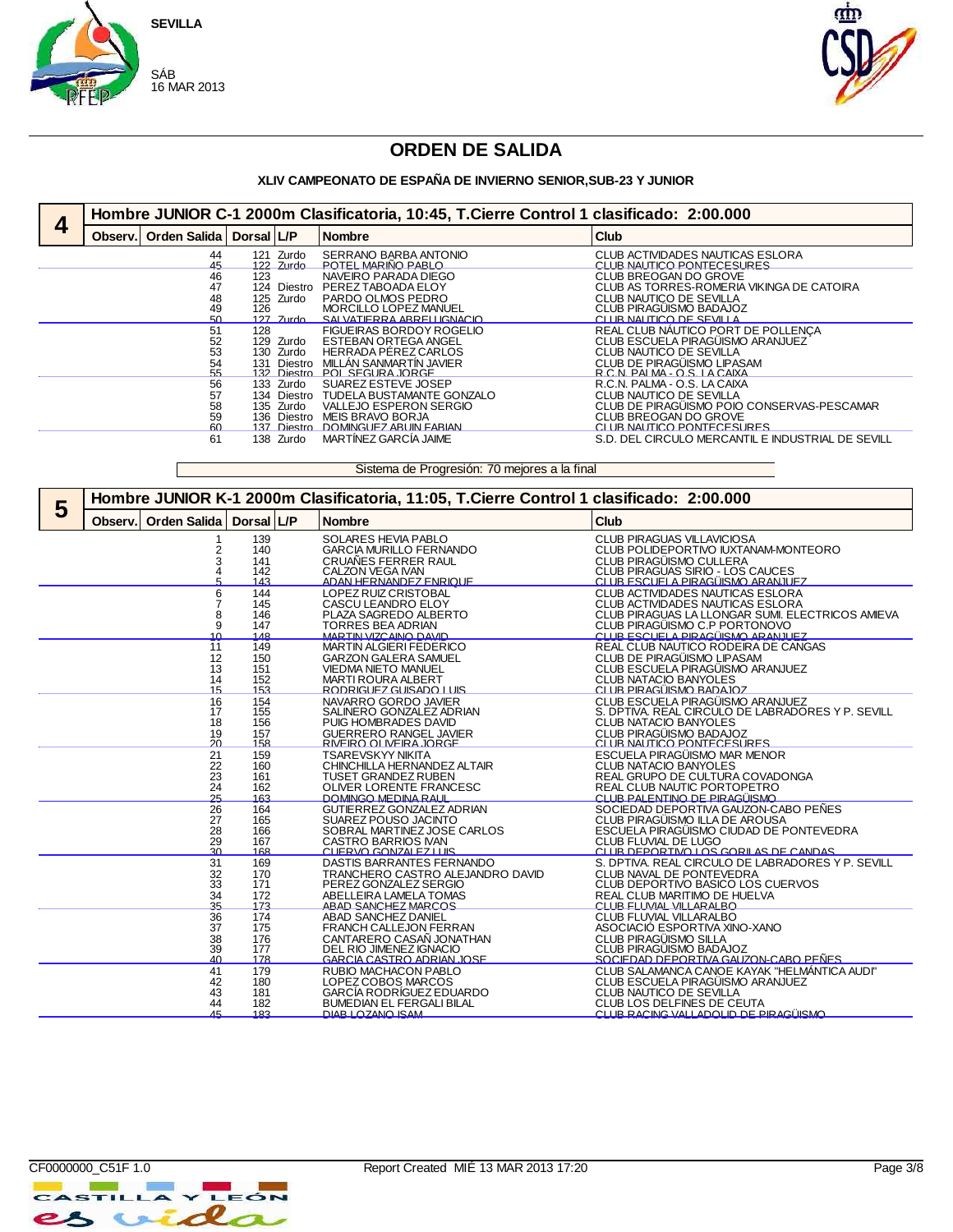



#### **XLIV CAMPEONATO DE ESPAÑA DE INVIERNO SENIOR,SUB-23 Y JUNIOR**

| 5 | Hombre JUNIOR K-1 2000m Clasificatoria, 11:05, T.Cierre Control 1 clasificado: 2:00.000 |                     |                   |  |                                                         |                                                                                      |  |  |  |  |
|---|-----------------------------------------------------------------------------------------|---------------------|-------------------|--|---------------------------------------------------------|--------------------------------------------------------------------------------------|--|--|--|--|
|   | Observ.                                                                                 | <b>Orden Salida</b> | Dorsal L/P        |  | <b>Nombre</b>                                           | <b>Club</b>                                                                          |  |  |  |  |
|   |                                                                                         | 46<br>47            | 184<br>185        |  | PALICIO RODRIGUEZ PELAYO<br>GARCIA CALDEVILLA ALEJANDRO | CLUB KAYAK SIERO<br>CLUB PIRAGUAS LA LLONGAR SUMI. ELECTRICOS AMIEVA                 |  |  |  |  |
|   |                                                                                         | 48                  | 186               |  | ABANADES KENYON BRENNAN                                 | <b>CLUB PIRAGUAS VILLAVICIOSA</b>                                                    |  |  |  |  |
|   |                                                                                         | 49<br>БΩ            | 187<br>188        |  | <b>GARCIA DA SILAVA ENEKO</b>                           | CLUB DONOSTIA KAYAK K.E.                                                             |  |  |  |  |
|   |                                                                                         | 51                  | 189               |  | GOMEZ LOUREIRO JACOBO<br><b>GARCIA MIRANZO DANIEL</b>   | CLUB AS TORRES-ROMERIA VIKINGA DE CATOIRA<br>CLUB PIRAGÜISMO CUENCA CON CARACTER     |  |  |  |  |
|   |                                                                                         | $\frac{52}{53}$     | 190               |  | TRIFAN IULIAN<br>FERNANDEZ PARDILLOS VICTOR             | CLUB KAYAK CASTRO URDIALES<br>CENTRO NATACION HELIOS                                 |  |  |  |  |
|   |                                                                                         |                     | 191               |  |                                                         |                                                                                      |  |  |  |  |
|   |                                                                                         | $\frac{54}{55}$     | 192<br>193        |  | LÓPEZ MUGUERZA AITOR<br>RUIZ INFANTE ANTONIO            | CLUB PIRAGÜISMO PAMPLONA<br>CLUB NAUTICO DE SEVILLA                                  |  |  |  |  |
|   |                                                                                         | 56                  | 194               |  | LOPEZ BARAMBIO ALEJANDRO                                | CLUB PIRAGÜISMO CUENCA CON CARACTER                                                  |  |  |  |  |
|   |                                                                                         | 57<br>58            | 195<br>196        |  | SUAREZ MUÑOZ JOSE<br>RODRÍGUEZ MESTRE MARIO             | CLUB ESCUELA PIRAGÜISMO ARANJUEZ<br>REAL CLUB MARITIMO DE HUELVA                     |  |  |  |  |
|   |                                                                                         |                     | 197               |  | SAORIN MARIN JOSE LUIS                                  | <b>CLUB THADER KAYAK</b>                                                             |  |  |  |  |
|   |                                                                                         | $\frac{59}{60}$     | 198               |  | BUSQUETS PUJOLAR POL                                    | CLUB NATACIO BANYOLES                                                                |  |  |  |  |
|   |                                                                                         | 61<br>62            | 199<br>200        |  | FILGUEIRA CARBALLO DAVID<br>MAYA MARTINEZ FRANCISCO     | ESCUELA PIRAGÜISMO CIUDAD DE PONTEVEDRA<br>SOCIEDAD CULTURAL Y DEPORTIVA RIBADESELLA |  |  |  |  |
|   |                                                                                         | 63                  | 201               |  | GEORGE FITZSIMMONS JAMES C.                             | CLUB DE VELA PUERTO ANDRAITX                                                         |  |  |  |  |
|   |                                                                                         | 64                  | 202               |  | ACIN HERNANDEZ IONUT ANTONIO                            | CLUB DEPORTIVO ABEDUL                                                                |  |  |  |  |
|   |                                                                                         | 65<br>66            | 203<br>204        |  | VAZOUEZ LLENIN PEDRO<br>NOVAL SANTAMARIA IÑIGO          | IAIRE AVENTURA-LOS RAPIDOS<br>CLUB NATACIÓN LANGREO                                  |  |  |  |  |
|   |                                                                                         | 67                  | 205               |  | LERSUNDI JIMENEZ ASIER                                  | CLUB DONOSTIA KAYAK K.E.                                                             |  |  |  |  |
|   |                                                                                         | 68                  | 206               |  | SÁNCHEZ LECHUGA ISRAEL                                  | CLUB NAUTICO DE SEVILLA                                                              |  |  |  |  |
|   |                                                                                         | 69<br>70            | 207<br>208        |  | ROZA FONTICIELLA PELAYO<br>DIEGUEZ BUCETA AARON.        | SOCIEDAD CULTURAL Y DEPORTIVA RIBADESELLA<br>CLUB PIRAGÜISMO VERDUCIDO-PONTILLON     |  |  |  |  |
|   |                                                                                         | 71                  | 209               |  | RODRIGUEZ GARCIA ALBERTO                                | CLUB PIRAGÜISMO VERDUCIDO-PONTILLON                                                  |  |  |  |  |
|   |                                                                                         | 72                  | 210               |  | VICENTE BELLOC ERIC                                     | CLUB PIRAGÜISMO CASTELLDEFELS                                                        |  |  |  |  |
|   |                                                                                         | 73<br>74            | 211               |  | RODRIGUEZ MANGAS DAVID                                  | CLUB SALAMANCA CANOE KAYAK "HELMANTICA AUDI"                                         |  |  |  |  |
|   |                                                                                         | 75                  | $\frac{212}{213}$ |  | GONZALEZ NUÑEZ MARCELINO<br>RODRIGUEZ GONZALEZ SERGIO   | A.D. PIRAGÜISMO SANTANDER-BODEGAS MAZON<br>CLUB NAUTICO ENSIDESA                     |  |  |  |  |
|   |                                                                                         | 76                  | 214               |  | <b>FUENTES SINTES ISAMEL</b>                            | CLUB NAUTICO VILLACARLOS                                                             |  |  |  |  |
|   |                                                                                         | 77<br>78            | 215<br>216        |  | TORRES RODRIGUEZ CRISTIAN<br><b>DARNE PALMADA LLUIS</b> | ESCUELA PIRAGUISMO CIUDAD DE PONTEVEDRA<br><b>CLUB NATACIO BANYOLES</b>              |  |  |  |  |
|   |                                                                                         | $\frac{79}{80}$     | 217               |  | DOMINGUEZ GALAN ANGEL                                   | CLUB NAUTICO DE SEVILLA<br>CLUB DE PIRAGUISMO POIO CONSERVAS-PESCAMAR.               |  |  |  |  |
|   |                                                                                         |                     | 218               |  |                                                         |                                                                                      |  |  |  |  |
|   |                                                                                         | 81<br>82            | 219<br>220        |  | ROCES VILA ISAAC<br>ALVAREZ JERONIMO ALEJANDRO          | CLUB NATACIÓN LANGREO<br><b>CLUB TALAVERA TALAK</b>                                  |  |  |  |  |
|   |                                                                                         | 83<br>84            | 221               |  | <b>LAMELA RIVERO SANTIAGO</b>                           | CLUB NAUTICO DE SEVILLA                                                              |  |  |  |  |
|   |                                                                                         | 85                  | 222<br>223        |  | <b>NEIRA FIGINI JULIAN</b><br>RODRIGHEZ SHAREZ RHREN    | <b>ALBERCHE KAYAK CLUB</b>                                                           |  |  |  |  |
|   |                                                                                         | 86                  | $\overline{224}$  |  | <b>VILAR CIFRE VICENT</b>                               | CLUB LICEO CASINO DE VILAGARCIA DE AROUSA<br>REAL CLUB NÁUTICO PORT DE POLLENÇA      |  |  |  |  |
|   |                                                                                         | 87                  | 225               |  | GALLEGO ELENA ALEJANDRO                                 | R.C.N. PALMA - O.S. LA CAIXA                                                         |  |  |  |  |
|   |                                                                                         | 88<br>89            | 226<br>227        |  | HERRERO CEBOLLADA DIEGO<br>ALVAREZ VEGA BORJA           | CENTRO NATACION HELIOS<br>CLUB PIRAGUAS LA LLONGAR SUMI. ELECTRICOS AMIEVA           |  |  |  |  |
|   |                                                                                         | Q <sub>0</sub>      | 228               |  | MOURIÑO DIZ ROBERTO                                     | <u>CLUB LICEO CASINO DE VILAGARCIA DE AROUSA</u>                                     |  |  |  |  |
|   |                                                                                         | 91                  | 229               |  | MUÑOZ BODAS SERGIO                                      | <b>CLUB TALAVERA TALAK</b>                                                           |  |  |  |  |
|   |                                                                                         | 92<br>93            | 230<br>231        |  | MENDUIÑA LEBRERO SERGIO<br>MENDEZ ALONSO RUBEN          | CLUB DE MAR RIA DE ALDAN<br><b>CLUB KAYAK TUDENSE</b>                                |  |  |  |  |
|   |                                                                                         | $\frac{94}{95}$     | 232               |  | FERNANDEZ DOMINGUEZ FRANCISCO M.                        | CLUB P. FRESNO DE LA RIBERA-TRECISA-RENY PICOT                                       |  |  |  |  |
|   |                                                                                         |                     | 233               |  | <u>LUZ MALDONADO ÁNGEL DANIEL</u>                       | CLUB DEPORTIVO PIRAGÜISMO ALGECIRAS                                                  |  |  |  |  |
|   |                                                                                         | 96<br>97            | 234<br>235        |  | MOLINA MARQUEZ CARLOS<br>SUAREZ GARCIA FERNANDO         | CLUB NAUTICO DE SEVILLA<br>CLUB DEPORTIVO ABEDUL                                     |  |  |  |  |
|   |                                                                                         | 98                  | 236               |  | RODRIGUEZ BONET BORJA                                   |                                                                                      |  |  |  |  |
|   |                                                                                         | 99                  | 237               |  | SILVA PEREZ CRISTIAN                                    | CLUB ESCUELA PIRAGÜISMO ARANJUEZ<br>CLUB PIRAGÜISMO RIAS BAIXAS-NAUTICO BOIRO        |  |  |  |  |
|   |                                                                                         | 100                 | 238               |  | CARO CAREZA IOSE IGNACIO                                | <u>CLUB POLIDEPORTIVO ILIXTANAM MONTEORO</u>                                         |  |  |  |  |

Sistema de Progresión: 70 mejores a la final

| 6 |               | Mujer SENIOR K-1 2000m Clasificatoria, 11:35, T.Cierre Control 1 clasificado: 2:00.000 |                                 |  |                                                                                                                                             |                                                                                                                                                                                   |  |  |  |  |
|---|---------------|----------------------------------------------------------------------------------------|---------------------------------|--|---------------------------------------------------------------------------------------------------------------------------------------------|-----------------------------------------------------------------------------------------------------------------------------------------------------------------------------------|--|--|--|--|
|   | <b>Observ</b> | Orden Salida   Dorsal   L/P                                                            |                                 |  | <b>Nombre</b>                                                                                                                               | Club                                                                                                                                                                              |  |  |  |  |
|   |               |                                                                                        | 239<br>240<br>241<br>242<br>243 |  | CONTRERAS RODRIGUEZ ISABEL MARIA<br>PEDRUELO TORIBIO LAURA<br>LAZKANO GUIMERANS BEGONA<br><b>BARRIOS MARCOS EVA</b><br>HEREDIA AVILA ALICIA | CLUB LOS DELFINES DE CEUTA<br>CLUB DEPORTIVO PIRAGÜISMO DUERO ZAMORA<br>CLUB DONOSTIA KAYAK K.E.<br>CLUB DEPORTIVO DURIUS TECOZAM-VIAJES SANABRIA<br>R C N PAI MA - O S I A CAIXA |  |  |  |  |
|   |               |                                                                                        | 244<br>245<br>246               |  | PORTELA MARTIN AINARA<br>RUZ PRIEGO ANA<br>CORBERA MUNOZ MARIA                                                                              | CLUB DEPORTIVO CISNE<br>S. DPTIVA. REAL CIRCULO DE LABRADORES Y P. SEVILL<br>CLUB ESCUELA PIRAGÜISMO ARANJUEZ                                                                     |  |  |  |  |



 $\label{eq:2.1} \frac{1}{2} \sum_{i=1}^n \frac{1}{2} \sum_{j=1}^n \frac{1}{2} \sum_{j=1}^n \frac{1}{2} \sum_{j=1}^n \frac{1}{2} \sum_{j=1}^n \frac{1}{2} \sum_{j=1}^n \frac{1}{2} \sum_{j=1}^n \frac{1}{2} \sum_{j=1}^n \frac{1}{2} \sum_{j=1}^n \frac{1}{2} \sum_{j=1}^n \frac{1}{2} \sum_{j=1}^n \frac{1}{2} \sum_{j=1}^n \frac{1}{2} \sum_{j=1}^n \frac{$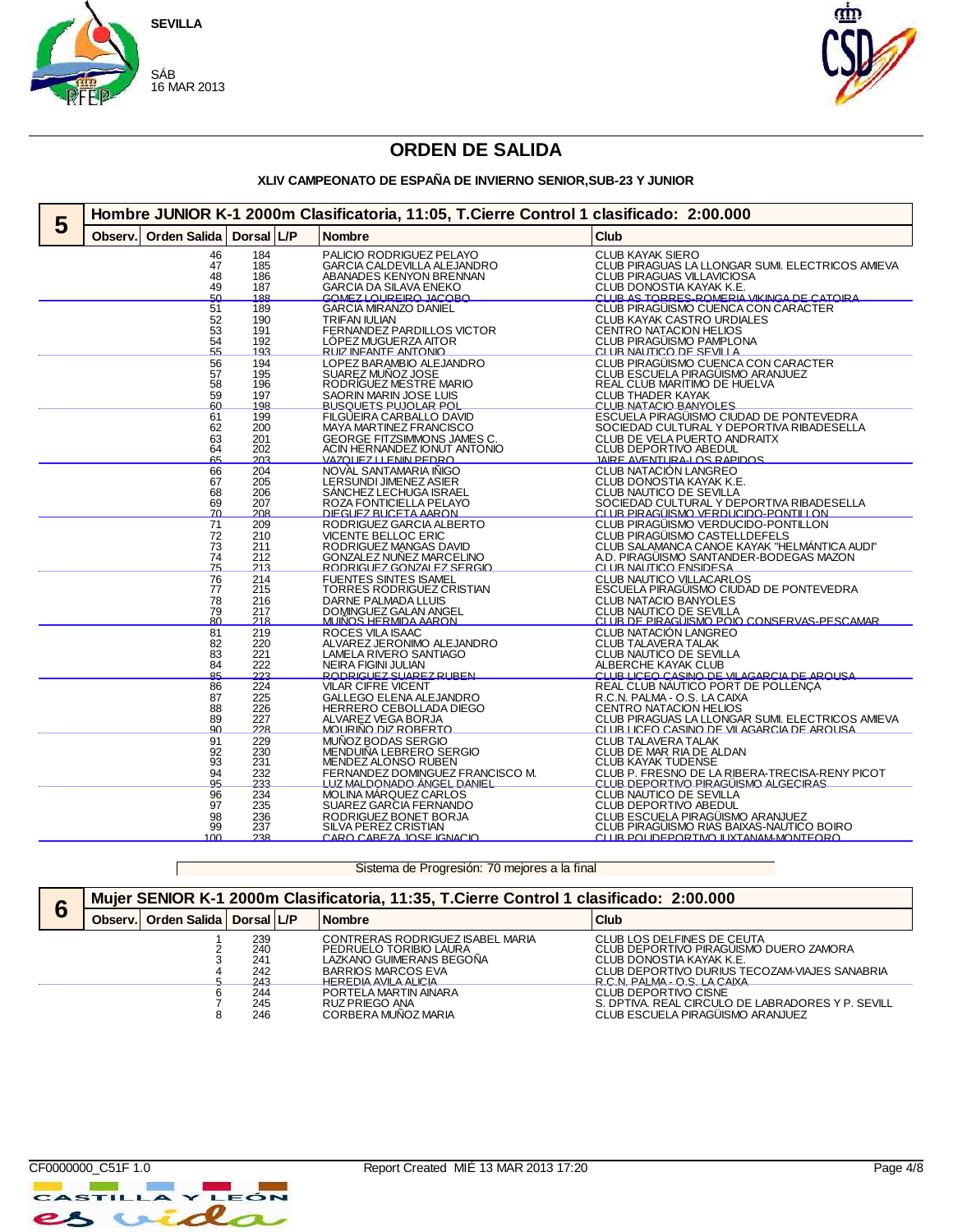



#### **XLIV CAMPEONATO DE ESPAÑA DE INVIERNO SENIOR,SUB-23 Y JUNIOR**

|   |         |                       | Mujer SENIOR K-1 2000m Clasificatoria, 11:35, T.Cierre Control 1 clasificado: 2:00.000 |  |                                                               |                                                                                          |  |  |
|---|---------|-----------------------|----------------------------------------------------------------------------------------|--|---------------------------------------------------------------|------------------------------------------------------------------------------------------|--|--|
| 6 | Observ. | <b>Orden Salida</b>   | Dorsal L/P                                                                             |  | <b>Nombre</b>                                                 | <b>Club</b>                                                                              |  |  |
|   |         | 9<br>10               | 247<br>248                                                                             |  | <b>MONLEON RIVERA ELENA</b><br>MORENO PRIETO VERONICA         | R.C.N. PALMA - O.S. LA CAIXA<br>CLUB POLIDEPORTIVO ILIXTANAM-MONTEORO                    |  |  |
|   |         | 11<br>12              | 249<br>250                                                                             |  | SAEZ BARRIOS SHEILA<br><b>VILLACE REDONDO NURIA</b>           | CLUB DEPORTIVO CISNE<br>CLUB PALENTINO DE PIRAGÜISMO                                     |  |  |
|   |         | 13<br>14              | 251<br>252                                                                             |  | ARQUERO OLMEDO LUCIA<br>FERNANDEZ GARCIA TANIA                | CLUB ESCUELA PIRAGÜISMO ARANJUEZ<br>CLUB FLUVIAL DE LUGO                                 |  |  |
|   |         | 15                    | 253                                                                                    |  | MARTINEZ SAN ILIR IO ANA                                      | REAL CRUPO DE CULTURA COVADONGA                                                          |  |  |
|   |         | 16                    | 254                                                                                    |  | <b>VARELA IGLESIAS ANA</b>                                    | <b>CLUB KAYAK TUDENSE</b>                                                                |  |  |
|   |         | 17<br>18              | 255<br>256                                                                             |  | PEREZ COYA CARLA<br><b>SORIA GARCIA MARIA</b>                 | <b>CLUB KAYAK TUDENSE</b><br>CLUB RACING VALLADOLID DE PIRAGÜISMO                        |  |  |
|   |         | 19                    | 257                                                                                    |  | ZABALA DOMINGUEZ OLATZ                                        | CLUB SOCIEDAD DEPORTIVA SANTIAGOTARRAK                                                   |  |  |
|   |         | 20                    |                                                                                        |  | 258 Diestro COCO ROHDE PATRICIA                               | CLUB DEPORTIVO CISNE                                                                     |  |  |
|   |         | 21                    | 259                                                                                    |  | ALVAREZ YATES TANIA ELIZABETH                                 | CLUB BREOGAN DO GROVE                                                                    |  |  |
|   |         | 22<br>23              | 260<br>261                                                                             |  | FERNANDEZ GONZALEZ SILVIA<br>COBOS TELLEZ MP. DE LAS MERCEDES | CLUB NATACIÓN LANGREO<br>CLUB ESCUELA PIRAGÜISMO ARANJUEZ                                |  |  |
|   |         | $\frac{24}{25}$       | 262                                                                                    |  | CARBAJO FERNANDEZ RAQUEL                                      | CLUB CANOA KAYAK ZAMORA                                                                  |  |  |
|   |         |                       | 263                                                                                    |  | <b>GARCIA NAVEIRO NATALIA</b>                                 | CLUB BREOGAN DO GROVE                                                                    |  |  |
|   |         | 26<br>27              | 264<br>265                                                                             |  | OSABA OLABERRI AMAIA<br>PIÑA ESTEVES LETICIA                  | CLUB PIRAGÜISMO PAMPLONA<br><b>CLUB KAYAK TUDENSE</b>                                    |  |  |
|   |         | 28                    | 266                                                                                    |  | ZAPATERO VAZQUEZ SONIA                                        | CLUB DEPORTIVO LOS GORILAS DE CANDAS                                                     |  |  |
|   |         | 29                    | 267                                                                                    |  | GARCIA ESCOBEDO PAULA                                         | REAL GRUPO DE CULTURA COVADONGA                                                          |  |  |
|   |         | ۹Λ                    | 268                                                                                    |  | GOMEZ ESTERAR ANZ EMMA                                        | C.D.R. PIRAGUAMADRID                                                                     |  |  |
|   |         | 31<br>32              | 269<br>270                                                                             |  | ROMERO GOMEZ VALERIA<br>DEL VILLAR MIRANDA MARIA DEL PILAR    | <b>CLUB KAYAK TUDENSE</b><br>ALBERCHE KAYAK CLUB                                         |  |  |
|   |         |                       | 271                                                                                    |  | ROSETE DIAZ ANA                                               | CLUB DE MAR DE AVILES                                                                    |  |  |
|   |         | $\frac{33}{34}$       | 272                                                                                    |  | <b>GARCIA MENENDEZ MARIANA</b>                                | SOCIEDAD DEPORTIVA GAUZON-CABO PEÑES                                                     |  |  |
|   |         | 35                    | 273                                                                                    |  | <b>EDEZ-RALLESTEROS IÑIGO MARGARITA</b>                       | <u>S.D. DEL CIRCLILO MERCANTILE INDUSTRIAL DE SEVILL</u>                                 |  |  |
|   |         | 36                    | 274                                                                                    |  | ARRIBAS CRESPO ANA                                            | CLUB P. FRESNO DE LA RIBERA-TRECISA-RENY PICOT                                           |  |  |
|   |         | 37<br>$\overline{38}$ | 275<br>276                                                                             |  | <b>BOTA FARRES RAQUEL</b><br>ARROYO MARTIN BLANCA             | R.C.N. PALMA - O.S. LA CAIXA<br>CLUB ESCUELA PIRAGUISMO ARANJUEZ                         |  |  |
|   |         | 39                    | 277                                                                                    |  | <b>CUERVO CASTEJON ELENA</b>                                  | CLUB DEPORTIVO LOS GORILAS DE CANDAS                                                     |  |  |
|   |         | 40                    | 278                                                                                    |  | <b>FIGUERAS PALOMERAS AURORA</b>                              | CLUB NATACIO BANYOLES                                                                    |  |  |
|   |         | 41                    | 279<br>280                                                                             |  | <b>DOS ANJOS LUCES BEATRIZ</b>                                | CLUB NAUTICO ENSIDESA<br>CLUB PIRAGÜISMO VERDUCIDO-PONTILLON                             |  |  |
|   |         | 42<br>43              | 281                                                                                    |  | SANTOME DAVILA AURORA<br>MUÑIZ GONZALEZ IRENE                 | CLUB DEPORTIVO LOS GORILAS DE CANDAS                                                     |  |  |
|   |         | 44                    | 282                                                                                    |  | GOMEZ CONCA INMACULADA                                        | CLUB PIRAGÜISMO SILLA                                                                    |  |  |
|   |         | 45                    | 283                                                                                    |  | ALVAREZ JUNQUERA CARLOTA                                      | REAL GRUPO DE CULTURA COVADONGA                                                          |  |  |
|   |         | 46                    | 284                                                                                    |  | <b>BUSTO CONSTANTINO NATIVIDAD</b>                            | CLUB AS TORRES-ROMERIA VIKINGA DE CATOIRA                                                |  |  |
|   |         | 47<br>48              | 285<br>286                                                                             |  | CABRERIZO CARREÑO LIDIA<br>MONTES LOPEZ ANA BELEN             | CLUB NAUTICO DE SEVILLA<br>S. DPTIVA, REAL CIRCULO DE LABRADORES Y P. SEVILL             |  |  |
|   |         | 49                    | 287                                                                                    |  | DOMINGUEZ ARISTEGUI PATRICIA                                  | <b>CLUB KAYAK TUDENSE</b>                                                                |  |  |
|   |         | БΩ.                   | 288                                                                                    |  | CINTO HUMBRÍA PALOMA                                          | CITIR DE REGATAS BURRIANA                                                                |  |  |
|   |         | 51                    | 289                                                                                    |  | MOLANES COSTA SONIA                                           | CLUB POLIDEPORTIVO IUXTANAM-MONTEORO                                                     |  |  |
|   |         | 52<br>53              | 290<br>291                                                                             |  | DEL VALLE MARTÍNEZ ROCÍO<br>ORDOÑEZ CARO LAURA                | S.D. DEL CIRCULO MERCANTIL E INDUSTRIAL DE SEVILL<br>CLUB DEPORTIVO PIRAGÜISMO ALGECIRAS |  |  |
|   |         | 54                    | 292                                                                                    |  | MARTINEZ FANDIÑO LIDIA                                        | ESCUELA PIRAGÜISMO CIUDAD DE PONTEVEDRA                                                  |  |  |
|   |         | 55                    | 293                                                                                    |  | FERNANDEZ PLAZA MARIA                                         | C. D. R. PIRAGI IAMADRID                                                                 |  |  |
|   |         | 56                    | 294                                                                                    |  | <b>ROSSI GIULIA</b>                                           | CLUB SALAMANCA CANOE KAYAK "HELMANTICA AUDI"                                             |  |  |

Sistema de Progresión: 70 mejores a la final de mateixa de Sistema de Progresión: 70 mejores a la final de mateixa de la final de la final de la final de la final de la final de la final de la final de la final de la final

|         |                |            |                                       | Hombre SENIOR C-1 2000m Clasificatoria, 11:55, T.Cierre Control 1 clasificado: 2:00.000                                                                               |                                                                                                                                                                                                         |
|---------|----------------|------------|---------------------------------------|-----------------------------------------------------------------------------------------------------------------------------------------------------------------------|---------------------------------------------------------------------------------------------------------------------------------------------------------------------------------------------------------|
| Observ. | Orden Salida   | Dorsal L/P |                                       | <b>Nombre</b>                                                                                                                                                         | Club                                                                                                                                                                                                    |
|         |                |            | 296 Zurdo<br>297 Zurdo                | 295 Diestro ROMERO FRAGA DIEGO<br>CAMPOS GARCIA MANUEL ANTONIO<br>OLIVEIRA VAZQUEZ ANDRE<br>298 Diestro MENENDEZ GONZALEZ RAFAEL<br>299 Diestro COSTA ROLIZADA DANIEL | CLUB BREOGAN DO GROVE<br>CLUB NAUTICO RIA DE BETANZOS<br><b>CLUB NAUTICO FIRRETE</b><br>CLUB DEPORTIVO LOS GORILAS DE CANDAS<br>CI LIR KAYAK TUDENSE                                                    |
|         |                | 301<br>302 | Diestro<br>303 Zurdo                  | 300 Diestro SANCHEZ SANCHEZ JOSE MANUEL<br>AMAR AZOUAGH MOHAMMAD<br>BOUZA PREGAL JOSE LUIS<br>COSTA BOUZADA DAVID<br>304 Diestro FERNANDEZ MARQUES DAVID              | CLUB NAUTICO RIA DE BETANZOS<br>CLUB NAUTICO DE SEVILLA<br><b>CLUB KAYAK TUDENSE</b><br><b>CLUB KAYAK TUDENSE</b><br>CI UB DE MAR DE AVILES                                                             |
|         | 12<br>13<br>14 | 306<br>3Ud | 305 Zurdo<br>307 Zurdo<br>308 Diestro | AVILA TABERNER ALAN<br>BENAVIDES LOPEZ DE AYALA ALFONSO<br>RUIZ CANO AMADOR<br>PAZ DOBARRO RUBEN<br>VEGA VEGA CARLOS                                                  | R.C.N. PALMA - O.S. LA CAIXA<br>REAL CLUB NAUTICO PORT DE POLLENÇA<br><b>BLANCA CLUB DE PIRAGÜISMO</b><br>CLUB AS TORRES-ROMERIA VIKINGA DE CATOIRA<br><u>ADZ-IRERDROLA CA IA ESPAÑA DI IERO ZAMORA</u> |

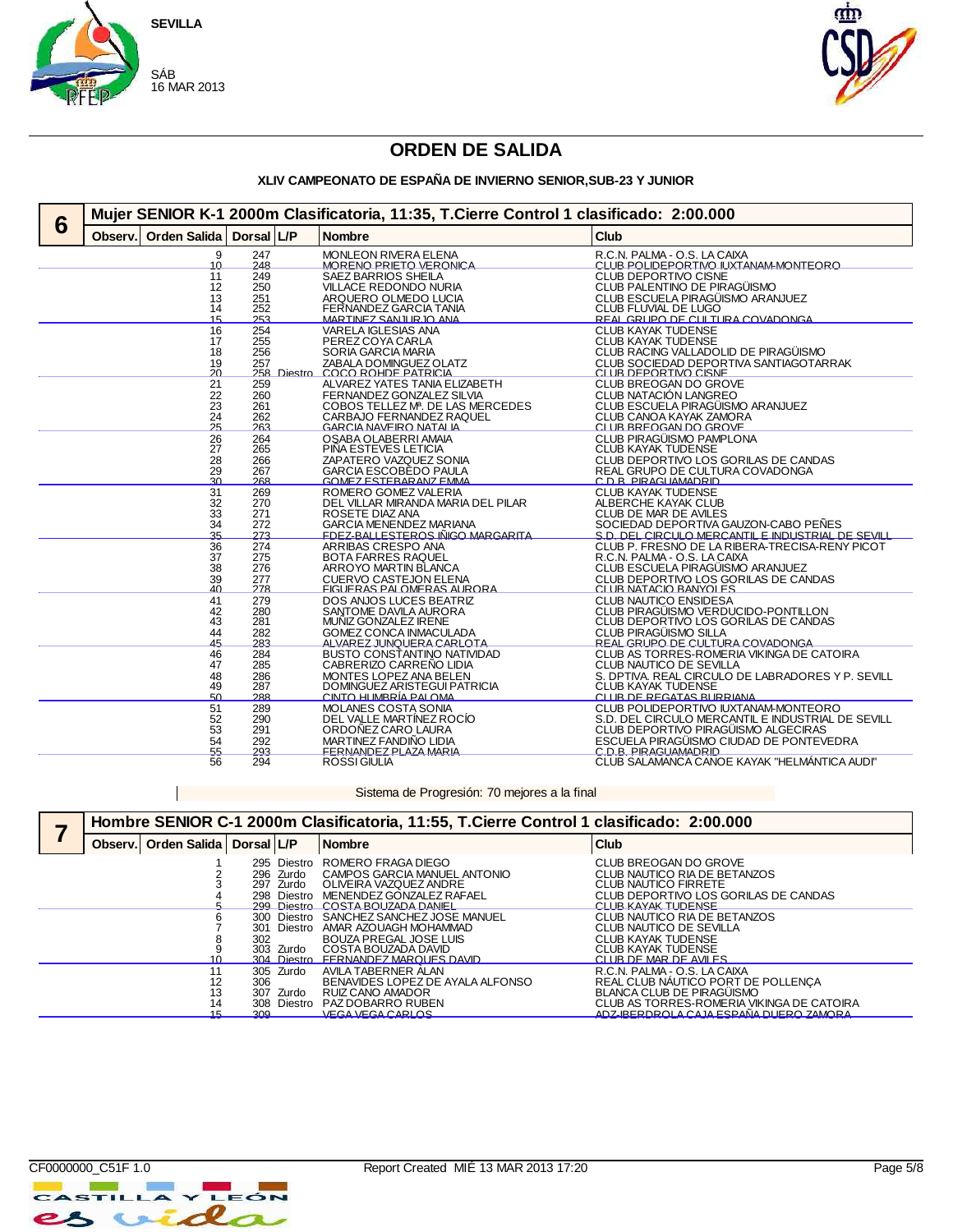



#### **XLIV CAMPEONATO DE ESPAÑA DE INVIERNO SENIOR,SUB-23 Y JUNIOR**

| Hombre SENIOR C-1 2000m Clasificatoria, 11:55, T.Cierre Control 1 clasificado: 2:00.000 |                                         |            |                             |                                                                                                                          |                                                                                                                             |  |  |
|-----------------------------------------------------------------------------------------|-----------------------------------------|------------|-----------------------------|--------------------------------------------------------------------------------------------------------------------------|-----------------------------------------------------------------------------------------------------------------------------|--|--|
| Observ.                                                                                 | <b>Orden Salida</b>                     | Dorsal L/P |                             | <b>Nombre</b>                                                                                                            | Club                                                                                                                        |  |  |
|                                                                                         | 16<br>17                                |            | 310 Zurdo                   | LOPEZ OTERINO MIGUEL<br>311 Diestro LARA CABALLOS CARLOS                                                                 | ADZ-IBERDROLA CAJA ESPAÑA DUERO ZAMORA<br>CLUB NAUTICO DE SEVILLA                                                           |  |  |
|                                                                                         | 18<br>19                                |            |                             | 312 Diestro DASTIS GUZMAN JUAN CARLOS<br>313 Diestro MOSQUERA LENDOIRO DAVID MANUEL<br>314 Diestro CASAS FERNANDEZ BRAIS | CLUB NAUTICO DE SEVILLA<br>CLUB NAUTICO RIA DE BETANZOS<br>CLUB NAUTICO FIRRETE                                             |  |  |
|                                                                                         | <u>20</u><br>21                         |            |                             | 315 Diestro JEREZ MUNOZ GERMAN                                                                                           | CLUB NAUTICO DE SEVILLA                                                                                                     |  |  |
|                                                                                         | 22<br>23                                |            | 316 Zurdo<br>317 Zurdo      | ROCHA GARCIA JOSE FRANCISCO<br>GARCIA FERNANDEZ DAVID                                                                    | CLUB NAUTICO RIA DE BETANZOS<br>CLUB DEPORTIVO LOS GORILAS DE CANDAS                                                        |  |  |
|                                                                                         | 24<br>$\frac{1}{25}$                    |            | 318 Zurdo                   | PEREZ ROMERO PABLO<br>319 Diestro OSMA CULEBRAS JOSE OSCAR                                                               | CLUB NAUTICO DE SEVILLA<br>CLUB PIRAGUISMO CUENCA CON CARACTER                                                              |  |  |
|                                                                                         | 26<br>27                                | 321        |                             | 320 Diestro LOPEZ MARTIN FERNANDO<br>Diestro FERRO DIOS RAMON                                                            | CLUB NAUTICO DE SEVILLA<br>CLUB KAYAK TUDENSE<br>CLUB NAUTICO DE SEVILLA                                                    |  |  |
|                                                                                         | $\overline{28}$<br>29<br>$\frac{1}{30}$ | 323        | 322 Zurdo<br>324 Zurdo      | LUENGO ALARCON FRANCISCO<br>SORO LOPEZ MIGUEL<br>GARCIA DE SOLA LLAMAS PARLO                                             | CLUB NAUTICO FIRRETE<br>CLUB NAUTICO DE SEVILLA                                                                             |  |  |
|                                                                                         | 31                                      | 325        |                             | GARRIDO BARBOSA MANUEL                                                                                                   | <b>CLUB KAYAK TUDENSE</b>                                                                                                   |  |  |
|                                                                                         | 32                                      | 326        | 327 Zurdo                   | <b>BERNAL IGLESIAS JAVIER</b><br>MOUTAHIR MOHSSINE                                                                       | ADZ-IBERDROLA CAJA ESPAÑA DUERO ZAMORA<br>CLUB NAUTICO DE SEVILLA                                                           |  |  |
|                                                                                         | $\frac{33}{34}$<br>35                   |            | 328 Zurdo                   | POSE BUSTO ADRIAN<br>329 Diestro SUAREZ DIAZ DIEGO                                                                       | CLUB AS TORRES-ROMERIA VIKINGA DE CATOIRA<br>SOCIEDAD CULTURAL Y DEPORTIVA RIBADESELLA                                      |  |  |
|                                                                                         | 36                                      |            |                             | 330 Diestro RODRIGUEZ DE VERA GOMEZ PABLO                                                                                | CLUB NAUTICO DE SEVILLA                                                                                                     |  |  |
|                                                                                         | 37                                      |            |                             | 331 Diestro CHIRIAC DARIUS CRISTIAN<br>332 Diestro FERNANDEZ MUÑOZ ANGEL<br>333 Zurdo LUELMO VILLASECO JOSE RAMON        | CLUB NAUTICO DE SEVILLA<br>CLUB NAUTICO DE SEVILLA<br>ADZ-IBERDROLA CAJA ESPAÑA DUERO ZAMORA                                |  |  |
|                                                                                         | 38<br>39<br>40                          |            |                             | 334 Diestro POZO FERNANDEZ JULIO                                                                                         | <u>CLUB DE PIRAGÜISMO LIPASAM</u>                                                                                           |  |  |
|                                                                                         | 41                                      |            | 335 Zurdo                   | GUAJARDO-FAJARDO CABALLOS JACOBO                                                                                         | CLUB NAUTICO DE SEVILLA                                                                                                     |  |  |
|                                                                                         | $^{42}_{43}$                            | 336        | 337 Zurdo                   | RODRIGUEZ ROMERO FRANCISCO C.<br>CARNERERO MANZANO JAVIER                                                                | CLUB DE PIRAGÜISMO RIANXO - CONSERVERA RIANXO S.A<br>CLUB NAUTICO DE SEVILLA                                                |  |  |
|                                                                                         | 44<br>45                                |            |                             | 338 MIGUENS SANCHEZ DIEGO<br>339 Diestro FIGUEIRA MARTINEZ I UIS                                                         | CLUB AS TORRES-ROMERIA VIKINGA DE CATOIRA<br>CLUB KAYAK TUDENSE                                                             |  |  |
|                                                                                         | 46<br>47                                |            | 340 Zurdo<br>341 Zurdo      | POZO FERNANDEZ ALVARO<br>NIKOLOV STOYCHEV DIMITAR                                                                        | CLUB DE PIRAGÜISMO LIPASAM<br>CLUB PISUERGA DE VALLADOLID                                                                   |  |  |
|                                                                                         | 48                                      |            |                             |                                                                                                                          |                                                                                                                             |  |  |
|                                                                                         | 49<br>50                                |            |                             | 342 Diestro RAMOS BERNAL JAVIER<br>343 Zurdo PEREZ SABORIDO IMANOL<br>344 Diestro SERRANO MENENDEZ DANIEL                | ADZ-IBERDROLA CAJA ESPAÑA DUERO ZAMORA<br>CLUB AS TORRES-ROMERIA VIKINGA DE CATOIRA<br>CLUB DEPORTIVO LOS GORILAS DE CANDAS |  |  |
|                                                                                         | 51<br>52                                |            | 346 Zurdo                   | 345 Diestro OVIDE GOITIA MIGUEL<br>RODRIGUEZ RICA ALVARO                                                                 | REAL GRUPO DE CULTURA COVADONGA<br>CLUB MADRILEÑO CIENCIAS                                                                  |  |  |
|                                                                                         | 53                                      |            | 347 Zurdo                   | <b>BAULDE SUMAY ROI</b>                                                                                                  | CLUB AS TORRES-ROMERIA VIKINGA DE CATOIRA<br>S.D. DEL CIRCULO MERCANTIL E INDUSTRIAL DE SEVILL                              |  |  |
|                                                                                         | 54<br>55                                |            | $349 - 71$ urdo             | 348 Diestro VILLA SANTOS ISAAC<br>GARGALLO MENDEZ BOR JA                                                                 | CLUB NAUTICO FIRRETE                                                                                                        |  |  |
|                                                                                         | 56                                      | 351        |                             | 350 Diestro SIEIRO BARREIRO ADRIAN<br>DIEZ GARCIA ALBERTO                                                                | CLUB DE PIRAGÜISMO POIO CONSERVAS-PESCAMAR<br>ADZ-IBERDROLA CAJA ESPAÑA DUERO ZAMORA                                        |  |  |
|                                                                                         | 57<br>58                                |            |                             | 352 Diestro MARTINEZ DELGADO AARON                                                                                       | <b>ESCUELA PIRAGÜISMO MAR MENOR</b>                                                                                         |  |  |
|                                                                                         | 59<br>60                                | 353        | 354 Zurdo                   | CALVO GALLEGO JAIME<br>ORTA MENDEZ JUAN ANDRES                                                                           | ADZ-IBERDROLA CAJA ESPAÑA DUERO ZAMORA<br><u>S.D. DEL CIRCULO MERCANTIL E INDUSTRIAL DE SEVILL</u>                          |  |  |
|                                                                                         | 61                                      | 356        |                             | 355 Diestro MARTINEZ BENITEZ VICTOR ALFONSO<br>HERRERA ALVAREZ JAVIER                                                    | CLUB PISUERGA DE VALLADOLID<br>CLUB SOCIEDAD DEPORTIVA SANTIAGOTARRAK                                                       |  |  |
|                                                                                         | 62<br>63                                |            |                             | 357 Diestro GARCIA GENOVES ALEJANDRO AITOR                                                                               | CLUB PISUERGA DE VALLADOLID                                                                                                 |  |  |
|                                                                                         | 64<br>65                                |            | 358 Zurdo                   | PENA CARPENTE BASILIO<br>359 Diestro AGRA RIAL CARLOS                                                                    | CLUB NAUTICO FIRRETE<br>CLUB PIRAGUISMO ILLA DE AROUSA                                                                      |  |  |
|                                                                                         | 66                                      |            | 360 Zurdo                   | POSADA LOPEZ JOSE                                                                                                        | CLUB DEPORTIVO LOS GORILAS DE CANDAS                                                                                        |  |  |
|                                                                                         | 67<br>68                                |            | 361 Zurdo                   | DELGADO MARTINEZ FRANCISCO JAVIER<br>362 Diestro VAZQUEZ CAMIÑO ANTON                                                    | CLUB NAUTICO DE SEVILLA                                                                                                     |  |  |
|                                                                                         | 69                                      |            | 363 Zurdo<br>$364$ $7$ urdo | FRAGA ALONSO ALEJANDRO<br>PEREZ ROMERO JUAN                                                                              | CLUB AS TORRES-ROMERIA VIKINGA DE CATOIRA<br>CLUB NAUTICO RIA DE BETANZOS<br>CLUB NAUTICO DE SEVILLA                        |  |  |
|                                                                                         |                                         |            |                             |                                                                                                                          |                                                                                                                             |  |  |

Sistema de Progresión: 70 mejores a la final

| 8 |         | Hombre SENIOR K-1 2000m Clasificatoria, 12:20, T.Cierre Control 1 clasificado: 2:00.000 |                                 |  |                                                                                                                               |                                                                                                                                                    |  |  |  |  |
|---|---------|-----------------------------------------------------------------------------------------|---------------------------------|--|-------------------------------------------------------------------------------------------------------------------------------|----------------------------------------------------------------------------------------------------------------------------------------------------|--|--|--|--|
|   | Observ. | Orden Salida   Dorsal   L/P                                                             |                                 |  | <b>Nombre</b>                                                                                                                 | <b>Club</b>                                                                                                                                        |  |  |  |  |
|   |         |                                                                                         | 365<br>366<br>367<br>368<br>369 |  | CUBELOS SANCHEZ FRANCISCO<br>HERNANZ AGÜERIA JAVIER<br>PENA ARRIOLA INIGO<br>COSGAYA NORIEGA DIEGO<br>FERNANDEZ FILIZA ALVARO | <b>CLUB TALAVERA TALAK</b><br>REAL GRUPO DE CULTURA COVADONGA<br>CLUB ITXAS-GAIN KIROL ELKARTEA<br>CLUB PALENTINO DE PIRAGÜISMO<br>CD OVIEDO-KAYAK |  |  |  |  |
|   |         |                                                                                         | 370<br>371<br>372               |  | PIÑA ESTEVES DIEGO<br>PRIETO VALERA BORJA<br>LLAMEDO ALVAREZ EMILIO                                                           | <b>CLUB KAYAK TUDENSE</b><br>REAL GRUPO DE CULTURA COVADONGA<br>CLUB PIRAGÜISMO ASTUR                                                              |  |  |  |  |



 $\mathbb{R}^n$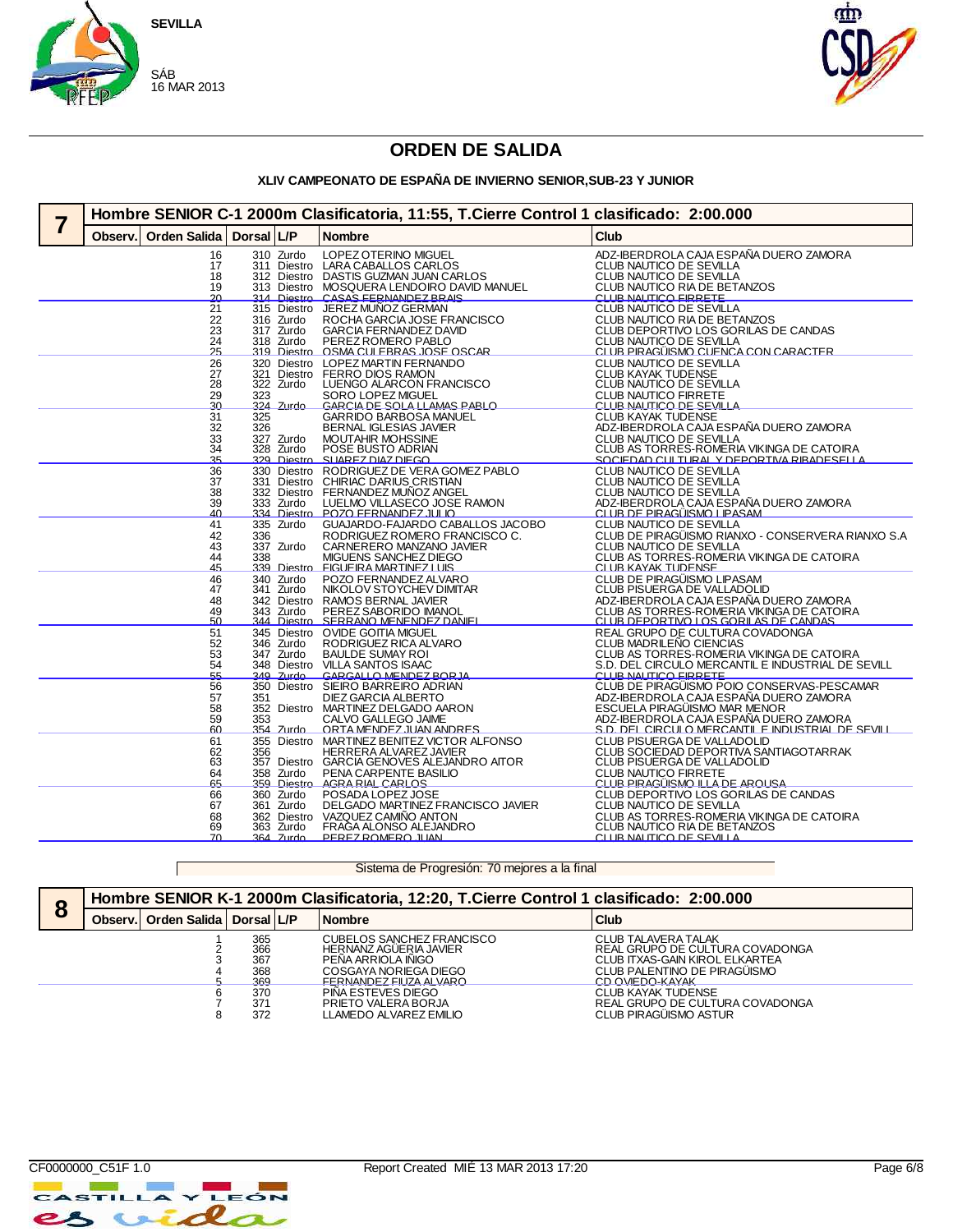



### **XLIV CAMPEONATO DE ESPAÑA DE INVIERNO SENIOR,SUB-23 Y JUNIOR**

| Dorsal L/P<br>Club<br>Observ.<br>Orden Salida<br><b>Nombre</b><br>RODRIGUEZ RODRIGUEZ VICTOR JAVIER<br>RUIZ DE ARETXABALETA PEREZ XABIER<br>CLUB KAYAK TUDENSE<br>CLUB DONOSTIA KAYAK K.E.<br>9<br>373<br>374<br>10<br>375<br>BOUZAN SANCHEZ WALTER<br>CD OVIEDO-KAYAK<br>11<br>376<br>CLUB CANOA KAYAK ZAMORA<br>12<br>MERCHAN ALONSO EMILIO<br>CLUB PIRAGÜISMO ALDAN<br><b>GERMADE BARREIRO RODRIGO</b><br>13<br>377<br><b>CUBELOS SANCHEZ HECTOR</b><br><b>CLUB TALAVERA TALAK</b><br>378<br>14<br>CLUB PIRAGÜISMO ALDAN<br>370<br>ABAL HERBELLO ROBERTO<br>15<br>380<br>16<br><b>BRAVO BRAVO ALVARO</b><br>381<br>17<br>CARRERA AMANDI OSCAR<br>ESTOMBA NIETO BORJA<br>CLUB KAYAK TUDENSE<br>CD OVIEDO-KAYAK<br>382<br>18<br>383<br>19<br>REAL CLUB NAUTIC PORTOPETRO<br>CLUB KAYAK TUDENSE<br>WALZ MARCUS COOPER<br>ALONSO LAGE IVAN<br><u> 20</u><br>384<br>21<br>385<br><b>BUSTO FERNANDEZ MANUEL</b><br>CLUB PIRAGÜISMO ASTUR<br>22<br>23<br>24<br>25<br>CLUB LOS DELFINES DE CEUTA<br>386<br>GONZALEZ GRANADO JUAN<br>387<br>CLUB PIRAGÜISMO HALCONES DE CORVERA<br>PARIENTE NOGUERAS JOSE MARIA<br>CLUB KAYAK TUDENSE<br>CLUB KAYAK TUDENSE<br>388<br>CAMPO PAVON GABRIEL<br>RODRIGUEZ DORADO DAVID<br>389<br>$\frac{26}{27}$<br>390<br>HERNANDEZ NAVARRO GABRIEL<br>CLUB DEPORTIVO CISNE<br>391<br>PORTELA CASTRO DAVID<br>C.D.B. PIRAGUAMADRID<br>28<br>29<br>392<br>PEREZ BLANCO LUIS AMADO<br>SOCIEDAD CULTURAL Y DEPORTIVA RIBADESELLA<br>CLUB ESCUELA PIRAGUISMO ARANJUEZ<br>RAMIREZ GOMEZ BENJAMIN<br>393<br>$\Omega$<br>CLUB DE MAR DE AVILES<br>304<br>LOPEZ GONZALEZ JAVIER<br>$\frac{31}{32}$<br>AGUSTIN BARGAOANU JOAN<br>CLUB LOS DELFINES DE CEUTA<br>395<br>396<br>TORTAJADA MACHI VICENTE JOSE<br>C.D.B. PIRAGUAMADRID<br>$\frac{33}{34}$<br>CLUB DE MAR DE AVILES<br>397<br>ORIYES MATEO JUAN<br>398<br>CEREZO ARRIBAS CARLOS<br>R.C.N. PALMA - O.S. LA CAIXA<br>35<br>300<br>GARCIA TORIELLO ALE IANDRO<br>CLUB DEPORTIVO LOS GORILAS DE CANDAS<br>36<br>400<br>MILLAN RODRIGUEZ RUBEN<br><b>CLUB KAYAK TUDENSE</b><br>37<br>38<br>401<br>SOBRADO GONZALEZ JAIME MANUEL<br>CLUB KAYAK TUDENSE<br>REAL CLUB NAUTIC PORTOPETRO<br>402<br><b>BINIMELIS BAIN DANIEL</b><br>39<br>403<br>FIDALGO DE LEON GUILLERMO<br>CANO JIMENEZ JOSE JAVIER<br>CLUB DE PIRAGÜISMO KAYAK PICO AZUL<br>40<br>BLANCA CLUB DE PIRAGÜISMO<br>404<br>41<br>405<br>IGLESIAS MOSQUERA BORJA<br>BLANES ECKERT VICTOR<br>JAIRE AVENTURA-LOS RAPIDOS<br>42<br>R.C.N. PALMA - O.S. LA CAIXA<br>406<br>43<br>407<br>LLORENS LOPEZ MIGUEL<br>SOCIEDAD CULTURAL Y DEPORTIVA RIBADESELLA<br>$\frac{44}{45}$<br>CD OVIEDO-KAYAK<br>408<br>CARRIL FERNANDEZ RAFAEL<br>CLUB KAYAK TUDENSE<br>409<br><b>ARDIT VELEZ JOAN</b><br>46<br>COROMINAS BERTRAN ALBERT<br>CLUB NATACIO BANYOLES<br>410<br>47<br>411<br>MARTINEZ ESTEVEZ DAVID<br>CLUB NAUTICO DE SEVILLA<br>48<br>49<br>ALONSO GONZALEZ JORGE<br>GONZALEZ MUÑIZ ROBERTO<br>CLUB PALENTINO DE PIRAGÜISMO<br>412<br>413<br><b>CLUB KAYAK SIERO</b><br>50<br>414<br>VEGA SUAREZ FEDERICO<br><u>SOCIEDAD CULTURAL Y DEPORTIVA RIBADESELLA</u><br>$\overline{51}$<br>415<br>PALMAS REGUERA ANTONIO<br>CLUB PIRAGÜISMO VILABOA<br>52<br>53<br>54<br>55<br>FERNANDEZ CUESTA IGNACIO<br>CLUB DE MAR DE AVILES<br>416<br>417<br>MEDINA OJEDA ESTEBAN<br>CLUB AMIGOS DEL PIRAGÜISMO DE CANARIAS<br>418<br>BURGUERA LIZEAGA IMANOL<br>CLUB DONOSTIA KAYAK K.E.<br>CLUB NEPTUNO DE TONI<br>CANGAS SOTO ANDRES<br>419<br>56<br>57<br>58<br>420<br>CABAÑIN BARTUREN JAVIER<br>CLUB PIRAGUAS VILLAVICIOSA<br>CLUB ESCUELA PIRAGUISMO ARANJUEZ<br>421<br>422<br>MARTIN TORRES ADRIAN<br>DE LA PEÑA ROSELLO MIGUEL ÁNGEL<br>REAL CLUB NAUTICO PUERTO DE SANTA MARIA<br>59<br>423<br>424<br>PASCUAL MARTI NELSON<br><b>CLUB PIRAGÜISMO SILLA</b><br>60<br>CASCALLAR GIADAS MARCOS<br>CLUB NAUTICO PONTECESURES<br>CLUB DE MAR DE AVILES<br>61<br>425<br>426<br>PEREZ GARCIA DANIEL JESUS<br>62<br>DEL TESO LUELMO ANDRES<br>CLUB DEPORTIVO DURIUS TECOZAM-VIAJES SANABRIA<br>63<br>427<br>428<br>MEDRANO PEREZ PABLO<br>CENTRO NATACION HELIOS<br>64<br>MARTINEZ PEREZ LUIS<br>CLUB DEPORTIVO BASICO LOS CUERVOS<br>CLUB PIRAGUISMO PAMPLONA<br>65<br><u>429</u><br>RESADA PORTO FELIPE<br>66<br>67<br>430<br>RAMON RIBAS JOAN<br>CLUB NAUTIC SANT ANTONI<br>CLUB PIRAGÜISMO VILABOA<br>431<br>SANCHEZ NOVELLE BRAIS<br>68<br>CLUB DEPORTIVO DURIUS TECOZAM-VIAJES SANABRIA<br>432<br>DEL TESO LUELMO CARLOS<br>$\overline{69}$<br>433<br>A.D. PIRAGÜISMO SANTANDER-BODEGAS MAZON<br>GURIDI LOPEZ GUILLERMO<br><u>CLUB PIRAGÜISMO TRIANA</u><br>434<br>CASTILLO CASTRO LLIIS MANUEL<br><u>7Ω</u><br>71<br>435<br><b>CLUB KAYAK TUDENSE</b><br>RODRIGUEZ HUERTAS ROI<br>436<br>72<br>ROMERO BERENGUEL ADRIAN<br>CENTRO NATACION HELIOS<br>437<br>73<br>ADZ-IBERDROLA CAJA ESPAÑA DUERO ZAMORA<br>SANCHEZ COBOS ALEJANDRO<br>74<br>438<br>CARBALLO MOREDA ION<br>CLUB DONOSTIA KAYAK K.E.<br>CLUB DE MAR DE AVILES<br>75<br>439<br><b>GARCIA BARON DANIEL</b><br>76<br>440<br>MONTEAGUDO MORANA BREOGAN<br>CLUB NAVAL DE PONTEVEDRA<br>VAN HORENBEKE BILBAO JORGE<br>CLUB SOCIEDAD DEPORTIVA SANTIAGOTARRAK<br>441<br>77<br>442<br><b>BANGO MENENDEZ JAIRO</b><br>SOCIEDAD DEPORTIVA GAUZON-CABO PEÑES<br>78<br>79<br>443<br>REAL CLUB NAUTICO PUERTO DE SANTA MARIA<br>ALVORES RIQUE JORGE | 8 | Hombre SENIOR K-1 2000m Clasificatoria, 12:20, T.Cierre Control 1 clasificado: 2:00.000 |  |  |  |  |  |  |  |
|-----------------------------------------------------------------------------------------------------------------------------------------------------------------------------------------------------------------------------------------------------------------------------------------------------------------------------------------------------------------------------------------------------------------------------------------------------------------------------------------------------------------------------------------------------------------------------------------------------------------------------------------------------------------------------------------------------------------------------------------------------------------------------------------------------------------------------------------------------------------------------------------------------------------------------------------------------------------------------------------------------------------------------------------------------------------------------------------------------------------------------------------------------------------------------------------------------------------------------------------------------------------------------------------------------------------------------------------------------------------------------------------------------------------------------------------------------------------------------------------------------------------------------------------------------------------------------------------------------------------------------------------------------------------------------------------------------------------------------------------------------------------------------------------------------------------------------------------------------------------------------------------------------------------------------------------------------------------------------------------------------------------------------------------------------------------------------------------------------------------------------------------------------------------------------------------------------------------------------------------------------------------------------------------------------------------------------------------------------------------------------------------------------------------------------------------------------------------------------------------------------------------------------------------------------------------------------------------------------------------------------------------------------------------------------------------------------------------------------------------------------------------------------------------------------------------------------------------------------------------------------------------------------------------------------------------------------------------------------------------------------------------------------------------------------------------------------------------------------------------------------------------------------------------------------------------------------------------------------------------------------------------------------------------------------------------------------------------------------------------------------------------------------------------------------------------------------------------------------------------------------------------------------------------------------------------------------------------------------------------------------------------------------------------------------------------------------------------------------------------------------------------------------------------------------------------------------------------------------------------------------------------------------------------------------------------------------------------------------------------------------------------------------------------------------------------------------------------------------------------------------------------------------------------------------------------------------------------------------------------------------------------------------------------------------------------------------------------------------------------------------------------------------------------------------------------------------------------------------------------------------------------------------------------------------------------------------------------------------------------------------------------------------------------------------------------------------------------------------------------------------------------------------------------------------------------------------------------------------------------------------------------------------------------------------------------------------------------------------------------------------------------------------------------------------------------------------------------------------------------------------------------------------------------------------------------------------------------------------------------------------------------------------------------------------------------------|---|-----------------------------------------------------------------------------------------|--|--|--|--|--|--|--|
|                                                                                                                                                                                                                                                                                                                                                                                                                                                                                                                                                                                                                                                                                                                                                                                                                                                                                                                                                                                                                                                                                                                                                                                                                                                                                                                                                                                                                                                                                                                                                                                                                                                                                                                                                                                                                                                                                                                                                                                                                                                                                                                                                                                                                                                                                                                                                                                                                                                                                                                                                                                                                                                                                                                                                                                                                                                                                                                                                                                                                                                                                                                                                                                                                                                                                                                                                                                                                                                                                                                                                                                                                                                                                                                                                                                                                                                                                                                                                                                                                                                                                                                                                                                                                                                                                                                                                                                                                                                                                                                                                                                                                                                                                                                                                                                                                                                                                                                                                                                                                                                                                                                                                                                                                                                                                                                       |   |                                                                                         |  |  |  |  |  |  |  |
|                                                                                                                                                                                                                                                                                                                                                                                                                                                                                                                                                                                                                                                                                                                                                                                                                                                                                                                                                                                                                                                                                                                                                                                                                                                                                                                                                                                                                                                                                                                                                                                                                                                                                                                                                                                                                                                                                                                                                                                                                                                                                                                                                                                                                                                                                                                                                                                                                                                                                                                                                                                                                                                                                                                                                                                                                                                                                                                                                                                                                                                                                                                                                                                                                                                                                                                                                                                                                                                                                                                                                                                                                                                                                                                                                                                                                                                                                                                                                                                                                                                                                                                                                                                                                                                                                                                                                                                                                                                                                                                                                                                                                                                                                                                                                                                                                                                                                                                                                                                                                                                                                                                                                                                                                                                                                                                       |   |                                                                                         |  |  |  |  |  |  |  |
|                                                                                                                                                                                                                                                                                                                                                                                                                                                                                                                                                                                                                                                                                                                                                                                                                                                                                                                                                                                                                                                                                                                                                                                                                                                                                                                                                                                                                                                                                                                                                                                                                                                                                                                                                                                                                                                                                                                                                                                                                                                                                                                                                                                                                                                                                                                                                                                                                                                                                                                                                                                                                                                                                                                                                                                                                                                                                                                                                                                                                                                                                                                                                                                                                                                                                                                                                                                                                                                                                                                                                                                                                                                                                                                                                                                                                                                                                                                                                                                                                                                                                                                                                                                                                                                                                                                                                                                                                                                                                                                                                                                                                                                                                                                                                                                                                                                                                                                                                                                                                                                                                                                                                                                                                                                                                                                       |   |                                                                                         |  |  |  |  |  |  |  |
|                                                                                                                                                                                                                                                                                                                                                                                                                                                                                                                                                                                                                                                                                                                                                                                                                                                                                                                                                                                                                                                                                                                                                                                                                                                                                                                                                                                                                                                                                                                                                                                                                                                                                                                                                                                                                                                                                                                                                                                                                                                                                                                                                                                                                                                                                                                                                                                                                                                                                                                                                                                                                                                                                                                                                                                                                                                                                                                                                                                                                                                                                                                                                                                                                                                                                                                                                                                                                                                                                                                                                                                                                                                                                                                                                                                                                                                                                                                                                                                                                                                                                                                                                                                                                                                                                                                                                                                                                                                                                                                                                                                                                                                                                                                                                                                                                                                                                                                                                                                                                                                                                                                                                                                                                                                                                                                       |   |                                                                                         |  |  |  |  |  |  |  |
|                                                                                                                                                                                                                                                                                                                                                                                                                                                                                                                                                                                                                                                                                                                                                                                                                                                                                                                                                                                                                                                                                                                                                                                                                                                                                                                                                                                                                                                                                                                                                                                                                                                                                                                                                                                                                                                                                                                                                                                                                                                                                                                                                                                                                                                                                                                                                                                                                                                                                                                                                                                                                                                                                                                                                                                                                                                                                                                                                                                                                                                                                                                                                                                                                                                                                                                                                                                                                                                                                                                                                                                                                                                                                                                                                                                                                                                                                                                                                                                                                                                                                                                                                                                                                                                                                                                                                                                                                                                                                                                                                                                                                                                                                                                                                                                                                                                                                                                                                                                                                                                                                                                                                                                                                                                                                                                       |   |                                                                                         |  |  |  |  |  |  |  |
|                                                                                                                                                                                                                                                                                                                                                                                                                                                                                                                                                                                                                                                                                                                                                                                                                                                                                                                                                                                                                                                                                                                                                                                                                                                                                                                                                                                                                                                                                                                                                                                                                                                                                                                                                                                                                                                                                                                                                                                                                                                                                                                                                                                                                                                                                                                                                                                                                                                                                                                                                                                                                                                                                                                                                                                                                                                                                                                                                                                                                                                                                                                                                                                                                                                                                                                                                                                                                                                                                                                                                                                                                                                                                                                                                                                                                                                                                                                                                                                                                                                                                                                                                                                                                                                                                                                                                                                                                                                                                                                                                                                                                                                                                                                                                                                                                                                                                                                                                                                                                                                                                                                                                                                                                                                                                                                       |   |                                                                                         |  |  |  |  |  |  |  |
|                                                                                                                                                                                                                                                                                                                                                                                                                                                                                                                                                                                                                                                                                                                                                                                                                                                                                                                                                                                                                                                                                                                                                                                                                                                                                                                                                                                                                                                                                                                                                                                                                                                                                                                                                                                                                                                                                                                                                                                                                                                                                                                                                                                                                                                                                                                                                                                                                                                                                                                                                                                                                                                                                                                                                                                                                                                                                                                                                                                                                                                                                                                                                                                                                                                                                                                                                                                                                                                                                                                                                                                                                                                                                                                                                                                                                                                                                                                                                                                                                                                                                                                                                                                                                                                                                                                                                                                                                                                                                                                                                                                                                                                                                                                                                                                                                                                                                                                                                                                                                                                                                                                                                                                                                                                                                                                       |   |                                                                                         |  |  |  |  |  |  |  |
|                                                                                                                                                                                                                                                                                                                                                                                                                                                                                                                                                                                                                                                                                                                                                                                                                                                                                                                                                                                                                                                                                                                                                                                                                                                                                                                                                                                                                                                                                                                                                                                                                                                                                                                                                                                                                                                                                                                                                                                                                                                                                                                                                                                                                                                                                                                                                                                                                                                                                                                                                                                                                                                                                                                                                                                                                                                                                                                                                                                                                                                                                                                                                                                                                                                                                                                                                                                                                                                                                                                                                                                                                                                                                                                                                                                                                                                                                                                                                                                                                                                                                                                                                                                                                                                                                                                                                                                                                                                                                                                                                                                                                                                                                                                                                                                                                                                                                                                                                                                                                                                                                                                                                                                                                                                                                                                       |   |                                                                                         |  |  |  |  |  |  |  |
|                                                                                                                                                                                                                                                                                                                                                                                                                                                                                                                                                                                                                                                                                                                                                                                                                                                                                                                                                                                                                                                                                                                                                                                                                                                                                                                                                                                                                                                                                                                                                                                                                                                                                                                                                                                                                                                                                                                                                                                                                                                                                                                                                                                                                                                                                                                                                                                                                                                                                                                                                                                                                                                                                                                                                                                                                                                                                                                                                                                                                                                                                                                                                                                                                                                                                                                                                                                                                                                                                                                                                                                                                                                                                                                                                                                                                                                                                                                                                                                                                                                                                                                                                                                                                                                                                                                                                                                                                                                                                                                                                                                                                                                                                                                                                                                                                                                                                                                                                                                                                                                                                                                                                                                                                                                                                                                       |   |                                                                                         |  |  |  |  |  |  |  |
|                                                                                                                                                                                                                                                                                                                                                                                                                                                                                                                                                                                                                                                                                                                                                                                                                                                                                                                                                                                                                                                                                                                                                                                                                                                                                                                                                                                                                                                                                                                                                                                                                                                                                                                                                                                                                                                                                                                                                                                                                                                                                                                                                                                                                                                                                                                                                                                                                                                                                                                                                                                                                                                                                                                                                                                                                                                                                                                                                                                                                                                                                                                                                                                                                                                                                                                                                                                                                                                                                                                                                                                                                                                                                                                                                                                                                                                                                                                                                                                                                                                                                                                                                                                                                                                                                                                                                                                                                                                                                                                                                                                                                                                                                                                                                                                                                                                                                                                                                                                                                                                                                                                                                                                                                                                                                                                       |   |                                                                                         |  |  |  |  |  |  |  |
|                                                                                                                                                                                                                                                                                                                                                                                                                                                                                                                                                                                                                                                                                                                                                                                                                                                                                                                                                                                                                                                                                                                                                                                                                                                                                                                                                                                                                                                                                                                                                                                                                                                                                                                                                                                                                                                                                                                                                                                                                                                                                                                                                                                                                                                                                                                                                                                                                                                                                                                                                                                                                                                                                                                                                                                                                                                                                                                                                                                                                                                                                                                                                                                                                                                                                                                                                                                                                                                                                                                                                                                                                                                                                                                                                                                                                                                                                                                                                                                                                                                                                                                                                                                                                                                                                                                                                                                                                                                                                                                                                                                                                                                                                                                                                                                                                                                                                                                                                                                                                                                                                                                                                                                                                                                                                                                       |   |                                                                                         |  |  |  |  |  |  |  |
|                                                                                                                                                                                                                                                                                                                                                                                                                                                                                                                                                                                                                                                                                                                                                                                                                                                                                                                                                                                                                                                                                                                                                                                                                                                                                                                                                                                                                                                                                                                                                                                                                                                                                                                                                                                                                                                                                                                                                                                                                                                                                                                                                                                                                                                                                                                                                                                                                                                                                                                                                                                                                                                                                                                                                                                                                                                                                                                                                                                                                                                                                                                                                                                                                                                                                                                                                                                                                                                                                                                                                                                                                                                                                                                                                                                                                                                                                                                                                                                                                                                                                                                                                                                                                                                                                                                                                                                                                                                                                                                                                                                                                                                                                                                                                                                                                                                                                                                                                                                                                                                                                                                                                                                                                                                                                                                       |   |                                                                                         |  |  |  |  |  |  |  |
|                                                                                                                                                                                                                                                                                                                                                                                                                                                                                                                                                                                                                                                                                                                                                                                                                                                                                                                                                                                                                                                                                                                                                                                                                                                                                                                                                                                                                                                                                                                                                                                                                                                                                                                                                                                                                                                                                                                                                                                                                                                                                                                                                                                                                                                                                                                                                                                                                                                                                                                                                                                                                                                                                                                                                                                                                                                                                                                                                                                                                                                                                                                                                                                                                                                                                                                                                                                                                                                                                                                                                                                                                                                                                                                                                                                                                                                                                                                                                                                                                                                                                                                                                                                                                                                                                                                                                                                                                                                                                                                                                                                                                                                                                                                                                                                                                                                                                                                                                                                                                                                                                                                                                                                                                                                                                                                       |   |                                                                                         |  |  |  |  |  |  |  |
|                                                                                                                                                                                                                                                                                                                                                                                                                                                                                                                                                                                                                                                                                                                                                                                                                                                                                                                                                                                                                                                                                                                                                                                                                                                                                                                                                                                                                                                                                                                                                                                                                                                                                                                                                                                                                                                                                                                                                                                                                                                                                                                                                                                                                                                                                                                                                                                                                                                                                                                                                                                                                                                                                                                                                                                                                                                                                                                                                                                                                                                                                                                                                                                                                                                                                                                                                                                                                                                                                                                                                                                                                                                                                                                                                                                                                                                                                                                                                                                                                                                                                                                                                                                                                                                                                                                                                                                                                                                                                                                                                                                                                                                                                                                                                                                                                                                                                                                                                                                                                                                                                                                                                                                                                                                                                                                       |   |                                                                                         |  |  |  |  |  |  |  |
|                                                                                                                                                                                                                                                                                                                                                                                                                                                                                                                                                                                                                                                                                                                                                                                                                                                                                                                                                                                                                                                                                                                                                                                                                                                                                                                                                                                                                                                                                                                                                                                                                                                                                                                                                                                                                                                                                                                                                                                                                                                                                                                                                                                                                                                                                                                                                                                                                                                                                                                                                                                                                                                                                                                                                                                                                                                                                                                                                                                                                                                                                                                                                                                                                                                                                                                                                                                                                                                                                                                                                                                                                                                                                                                                                                                                                                                                                                                                                                                                                                                                                                                                                                                                                                                                                                                                                                                                                                                                                                                                                                                                                                                                                                                                                                                                                                                                                                                                                                                                                                                                                                                                                                                                                                                                                                                       |   |                                                                                         |  |  |  |  |  |  |  |
|                                                                                                                                                                                                                                                                                                                                                                                                                                                                                                                                                                                                                                                                                                                                                                                                                                                                                                                                                                                                                                                                                                                                                                                                                                                                                                                                                                                                                                                                                                                                                                                                                                                                                                                                                                                                                                                                                                                                                                                                                                                                                                                                                                                                                                                                                                                                                                                                                                                                                                                                                                                                                                                                                                                                                                                                                                                                                                                                                                                                                                                                                                                                                                                                                                                                                                                                                                                                                                                                                                                                                                                                                                                                                                                                                                                                                                                                                                                                                                                                                                                                                                                                                                                                                                                                                                                                                                                                                                                                                                                                                                                                                                                                                                                                                                                                                                                                                                                                                                                                                                                                                                                                                                                                                                                                                                                       |   |                                                                                         |  |  |  |  |  |  |  |
|                                                                                                                                                                                                                                                                                                                                                                                                                                                                                                                                                                                                                                                                                                                                                                                                                                                                                                                                                                                                                                                                                                                                                                                                                                                                                                                                                                                                                                                                                                                                                                                                                                                                                                                                                                                                                                                                                                                                                                                                                                                                                                                                                                                                                                                                                                                                                                                                                                                                                                                                                                                                                                                                                                                                                                                                                                                                                                                                                                                                                                                                                                                                                                                                                                                                                                                                                                                                                                                                                                                                                                                                                                                                                                                                                                                                                                                                                                                                                                                                                                                                                                                                                                                                                                                                                                                                                                                                                                                                                                                                                                                                                                                                                                                                                                                                                                                                                                                                                                                                                                                                                                                                                                                                                                                                                                                       |   |                                                                                         |  |  |  |  |  |  |  |
|                                                                                                                                                                                                                                                                                                                                                                                                                                                                                                                                                                                                                                                                                                                                                                                                                                                                                                                                                                                                                                                                                                                                                                                                                                                                                                                                                                                                                                                                                                                                                                                                                                                                                                                                                                                                                                                                                                                                                                                                                                                                                                                                                                                                                                                                                                                                                                                                                                                                                                                                                                                                                                                                                                                                                                                                                                                                                                                                                                                                                                                                                                                                                                                                                                                                                                                                                                                                                                                                                                                                                                                                                                                                                                                                                                                                                                                                                                                                                                                                                                                                                                                                                                                                                                                                                                                                                                                                                                                                                                                                                                                                                                                                                                                                                                                                                                                                                                                                                                                                                                                                                                                                                                                                                                                                                                                       |   |                                                                                         |  |  |  |  |  |  |  |
|                                                                                                                                                                                                                                                                                                                                                                                                                                                                                                                                                                                                                                                                                                                                                                                                                                                                                                                                                                                                                                                                                                                                                                                                                                                                                                                                                                                                                                                                                                                                                                                                                                                                                                                                                                                                                                                                                                                                                                                                                                                                                                                                                                                                                                                                                                                                                                                                                                                                                                                                                                                                                                                                                                                                                                                                                                                                                                                                                                                                                                                                                                                                                                                                                                                                                                                                                                                                                                                                                                                                                                                                                                                                                                                                                                                                                                                                                                                                                                                                                                                                                                                                                                                                                                                                                                                                                                                                                                                                                                                                                                                                                                                                                                                                                                                                                                                                                                                                                                                                                                                                                                                                                                                                                                                                                                                       |   |                                                                                         |  |  |  |  |  |  |  |
|                                                                                                                                                                                                                                                                                                                                                                                                                                                                                                                                                                                                                                                                                                                                                                                                                                                                                                                                                                                                                                                                                                                                                                                                                                                                                                                                                                                                                                                                                                                                                                                                                                                                                                                                                                                                                                                                                                                                                                                                                                                                                                                                                                                                                                                                                                                                                                                                                                                                                                                                                                                                                                                                                                                                                                                                                                                                                                                                                                                                                                                                                                                                                                                                                                                                                                                                                                                                                                                                                                                                                                                                                                                                                                                                                                                                                                                                                                                                                                                                                                                                                                                                                                                                                                                                                                                                                                                                                                                                                                                                                                                                                                                                                                                                                                                                                                                                                                                                                                                                                                                                                                                                                                                                                                                                                                                       |   |                                                                                         |  |  |  |  |  |  |  |
|                                                                                                                                                                                                                                                                                                                                                                                                                                                                                                                                                                                                                                                                                                                                                                                                                                                                                                                                                                                                                                                                                                                                                                                                                                                                                                                                                                                                                                                                                                                                                                                                                                                                                                                                                                                                                                                                                                                                                                                                                                                                                                                                                                                                                                                                                                                                                                                                                                                                                                                                                                                                                                                                                                                                                                                                                                                                                                                                                                                                                                                                                                                                                                                                                                                                                                                                                                                                                                                                                                                                                                                                                                                                                                                                                                                                                                                                                                                                                                                                                                                                                                                                                                                                                                                                                                                                                                                                                                                                                                                                                                                                                                                                                                                                                                                                                                                                                                                                                                                                                                                                                                                                                                                                                                                                                                                       |   |                                                                                         |  |  |  |  |  |  |  |
|                                                                                                                                                                                                                                                                                                                                                                                                                                                                                                                                                                                                                                                                                                                                                                                                                                                                                                                                                                                                                                                                                                                                                                                                                                                                                                                                                                                                                                                                                                                                                                                                                                                                                                                                                                                                                                                                                                                                                                                                                                                                                                                                                                                                                                                                                                                                                                                                                                                                                                                                                                                                                                                                                                                                                                                                                                                                                                                                                                                                                                                                                                                                                                                                                                                                                                                                                                                                                                                                                                                                                                                                                                                                                                                                                                                                                                                                                                                                                                                                                                                                                                                                                                                                                                                                                                                                                                                                                                                                                                                                                                                                                                                                                                                                                                                                                                                                                                                                                                                                                                                                                                                                                                                                                                                                                                                       |   |                                                                                         |  |  |  |  |  |  |  |
|                                                                                                                                                                                                                                                                                                                                                                                                                                                                                                                                                                                                                                                                                                                                                                                                                                                                                                                                                                                                                                                                                                                                                                                                                                                                                                                                                                                                                                                                                                                                                                                                                                                                                                                                                                                                                                                                                                                                                                                                                                                                                                                                                                                                                                                                                                                                                                                                                                                                                                                                                                                                                                                                                                                                                                                                                                                                                                                                                                                                                                                                                                                                                                                                                                                                                                                                                                                                                                                                                                                                                                                                                                                                                                                                                                                                                                                                                                                                                                                                                                                                                                                                                                                                                                                                                                                                                                                                                                                                                                                                                                                                                                                                                                                                                                                                                                                                                                                                                                                                                                                                                                                                                                                                                                                                                                                       |   |                                                                                         |  |  |  |  |  |  |  |
|                                                                                                                                                                                                                                                                                                                                                                                                                                                                                                                                                                                                                                                                                                                                                                                                                                                                                                                                                                                                                                                                                                                                                                                                                                                                                                                                                                                                                                                                                                                                                                                                                                                                                                                                                                                                                                                                                                                                                                                                                                                                                                                                                                                                                                                                                                                                                                                                                                                                                                                                                                                                                                                                                                                                                                                                                                                                                                                                                                                                                                                                                                                                                                                                                                                                                                                                                                                                                                                                                                                                                                                                                                                                                                                                                                                                                                                                                                                                                                                                                                                                                                                                                                                                                                                                                                                                                                                                                                                                                                                                                                                                                                                                                                                                                                                                                                                                                                                                                                                                                                                                                                                                                                                                                                                                                                                       |   |                                                                                         |  |  |  |  |  |  |  |
|                                                                                                                                                                                                                                                                                                                                                                                                                                                                                                                                                                                                                                                                                                                                                                                                                                                                                                                                                                                                                                                                                                                                                                                                                                                                                                                                                                                                                                                                                                                                                                                                                                                                                                                                                                                                                                                                                                                                                                                                                                                                                                                                                                                                                                                                                                                                                                                                                                                                                                                                                                                                                                                                                                                                                                                                                                                                                                                                                                                                                                                                                                                                                                                                                                                                                                                                                                                                                                                                                                                                                                                                                                                                                                                                                                                                                                                                                                                                                                                                                                                                                                                                                                                                                                                                                                                                                                                                                                                                                                                                                                                                                                                                                                                                                                                                                                                                                                                                                                                                                                                                                                                                                                                                                                                                                                                       |   |                                                                                         |  |  |  |  |  |  |  |
|                                                                                                                                                                                                                                                                                                                                                                                                                                                                                                                                                                                                                                                                                                                                                                                                                                                                                                                                                                                                                                                                                                                                                                                                                                                                                                                                                                                                                                                                                                                                                                                                                                                                                                                                                                                                                                                                                                                                                                                                                                                                                                                                                                                                                                                                                                                                                                                                                                                                                                                                                                                                                                                                                                                                                                                                                                                                                                                                                                                                                                                                                                                                                                                                                                                                                                                                                                                                                                                                                                                                                                                                                                                                                                                                                                                                                                                                                                                                                                                                                                                                                                                                                                                                                                                                                                                                                                                                                                                                                                                                                                                                                                                                                                                                                                                                                                                                                                                                                                                                                                                                                                                                                                                                                                                                                                                       |   |                                                                                         |  |  |  |  |  |  |  |
|                                                                                                                                                                                                                                                                                                                                                                                                                                                                                                                                                                                                                                                                                                                                                                                                                                                                                                                                                                                                                                                                                                                                                                                                                                                                                                                                                                                                                                                                                                                                                                                                                                                                                                                                                                                                                                                                                                                                                                                                                                                                                                                                                                                                                                                                                                                                                                                                                                                                                                                                                                                                                                                                                                                                                                                                                                                                                                                                                                                                                                                                                                                                                                                                                                                                                                                                                                                                                                                                                                                                                                                                                                                                                                                                                                                                                                                                                                                                                                                                                                                                                                                                                                                                                                                                                                                                                                                                                                                                                                                                                                                                                                                                                                                                                                                                                                                                                                                                                                                                                                                                                                                                                                                                                                                                                                                       |   |                                                                                         |  |  |  |  |  |  |  |
|                                                                                                                                                                                                                                                                                                                                                                                                                                                                                                                                                                                                                                                                                                                                                                                                                                                                                                                                                                                                                                                                                                                                                                                                                                                                                                                                                                                                                                                                                                                                                                                                                                                                                                                                                                                                                                                                                                                                                                                                                                                                                                                                                                                                                                                                                                                                                                                                                                                                                                                                                                                                                                                                                                                                                                                                                                                                                                                                                                                                                                                                                                                                                                                                                                                                                                                                                                                                                                                                                                                                                                                                                                                                                                                                                                                                                                                                                                                                                                                                                                                                                                                                                                                                                                                                                                                                                                                                                                                                                                                                                                                                                                                                                                                                                                                                                                                                                                                                                                                                                                                                                                                                                                                                                                                                                                                       |   |                                                                                         |  |  |  |  |  |  |  |
|                                                                                                                                                                                                                                                                                                                                                                                                                                                                                                                                                                                                                                                                                                                                                                                                                                                                                                                                                                                                                                                                                                                                                                                                                                                                                                                                                                                                                                                                                                                                                                                                                                                                                                                                                                                                                                                                                                                                                                                                                                                                                                                                                                                                                                                                                                                                                                                                                                                                                                                                                                                                                                                                                                                                                                                                                                                                                                                                                                                                                                                                                                                                                                                                                                                                                                                                                                                                                                                                                                                                                                                                                                                                                                                                                                                                                                                                                                                                                                                                                                                                                                                                                                                                                                                                                                                                                                                                                                                                                                                                                                                                                                                                                                                                                                                                                                                                                                                                                                                                                                                                                                                                                                                                                                                                                                                       |   |                                                                                         |  |  |  |  |  |  |  |
|                                                                                                                                                                                                                                                                                                                                                                                                                                                                                                                                                                                                                                                                                                                                                                                                                                                                                                                                                                                                                                                                                                                                                                                                                                                                                                                                                                                                                                                                                                                                                                                                                                                                                                                                                                                                                                                                                                                                                                                                                                                                                                                                                                                                                                                                                                                                                                                                                                                                                                                                                                                                                                                                                                                                                                                                                                                                                                                                                                                                                                                                                                                                                                                                                                                                                                                                                                                                                                                                                                                                                                                                                                                                                                                                                                                                                                                                                                                                                                                                                                                                                                                                                                                                                                                                                                                                                                                                                                                                                                                                                                                                                                                                                                                                                                                                                                                                                                                                                                                                                                                                                                                                                                                                                                                                                                                       |   |                                                                                         |  |  |  |  |  |  |  |
|                                                                                                                                                                                                                                                                                                                                                                                                                                                                                                                                                                                                                                                                                                                                                                                                                                                                                                                                                                                                                                                                                                                                                                                                                                                                                                                                                                                                                                                                                                                                                                                                                                                                                                                                                                                                                                                                                                                                                                                                                                                                                                                                                                                                                                                                                                                                                                                                                                                                                                                                                                                                                                                                                                                                                                                                                                                                                                                                                                                                                                                                                                                                                                                                                                                                                                                                                                                                                                                                                                                                                                                                                                                                                                                                                                                                                                                                                                                                                                                                                                                                                                                                                                                                                                                                                                                                                                                                                                                                                                                                                                                                                                                                                                                                                                                                                                                                                                                                                                                                                                                                                                                                                                                                                                                                                                                       |   |                                                                                         |  |  |  |  |  |  |  |
|                                                                                                                                                                                                                                                                                                                                                                                                                                                                                                                                                                                                                                                                                                                                                                                                                                                                                                                                                                                                                                                                                                                                                                                                                                                                                                                                                                                                                                                                                                                                                                                                                                                                                                                                                                                                                                                                                                                                                                                                                                                                                                                                                                                                                                                                                                                                                                                                                                                                                                                                                                                                                                                                                                                                                                                                                                                                                                                                                                                                                                                                                                                                                                                                                                                                                                                                                                                                                                                                                                                                                                                                                                                                                                                                                                                                                                                                                                                                                                                                                                                                                                                                                                                                                                                                                                                                                                                                                                                                                                                                                                                                                                                                                                                                                                                                                                                                                                                                                                                                                                                                                                                                                                                                                                                                                                                       |   |                                                                                         |  |  |  |  |  |  |  |
|                                                                                                                                                                                                                                                                                                                                                                                                                                                                                                                                                                                                                                                                                                                                                                                                                                                                                                                                                                                                                                                                                                                                                                                                                                                                                                                                                                                                                                                                                                                                                                                                                                                                                                                                                                                                                                                                                                                                                                                                                                                                                                                                                                                                                                                                                                                                                                                                                                                                                                                                                                                                                                                                                                                                                                                                                                                                                                                                                                                                                                                                                                                                                                                                                                                                                                                                                                                                                                                                                                                                                                                                                                                                                                                                                                                                                                                                                                                                                                                                                                                                                                                                                                                                                                                                                                                                                                                                                                                                                                                                                                                                                                                                                                                                                                                                                                                                                                                                                                                                                                                                                                                                                                                                                                                                                                                       |   |                                                                                         |  |  |  |  |  |  |  |
|                                                                                                                                                                                                                                                                                                                                                                                                                                                                                                                                                                                                                                                                                                                                                                                                                                                                                                                                                                                                                                                                                                                                                                                                                                                                                                                                                                                                                                                                                                                                                                                                                                                                                                                                                                                                                                                                                                                                                                                                                                                                                                                                                                                                                                                                                                                                                                                                                                                                                                                                                                                                                                                                                                                                                                                                                                                                                                                                                                                                                                                                                                                                                                                                                                                                                                                                                                                                                                                                                                                                                                                                                                                                                                                                                                                                                                                                                                                                                                                                                                                                                                                                                                                                                                                                                                                                                                                                                                                                                                                                                                                                                                                                                                                                                                                                                                                                                                                                                                                                                                                                                                                                                                                                                                                                                                                       |   |                                                                                         |  |  |  |  |  |  |  |
|                                                                                                                                                                                                                                                                                                                                                                                                                                                                                                                                                                                                                                                                                                                                                                                                                                                                                                                                                                                                                                                                                                                                                                                                                                                                                                                                                                                                                                                                                                                                                                                                                                                                                                                                                                                                                                                                                                                                                                                                                                                                                                                                                                                                                                                                                                                                                                                                                                                                                                                                                                                                                                                                                                                                                                                                                                                                                                                                                                                                                                                                                                                                                                                                                                                                                                                                                                                                                                                                                                                                                                                                                                                                                                                                                                                                                                                                                                                                                                                                                                                                                                                                                                                                                                                                                                                                                                                                                                                                                                                                                                                                                                                                                                                                                                                                                                                                                                                                                                                                                                                                                                                                                                                                                                                                                                                       |   |                                                                                         |  |  |  |  |  |  |  |
|                                                                                                                                                                                                                                                                                                                                                                                                                                                                                                                                                                                                                                                                                                                                                                                                                                                                                                                                                                                                                                                                                                                                                                                                                                                                                                                                                                                                                                                                                                                                                                                                                                                                                                                                                                                                                                                                                                                                                                                                                                                                                                                                                                                                                                                                                                                                                                                                                                                                                                                                                                                                                                                                                                                                                                                                                                                                                                                                                                                                                                                                                                                                                                                                                                                                                                                                                                                                                                                                                                                                                                                                                                                                                                                                                                                                                                                                                                                                                                                                                                                                                                                                                                                                                                                                                                                                                                                                                                                                                                                                                                                                                                                                                                                                                                                                                                                                                                                                                                                                                                                                                                                                                                                                                                                                                                                       |   |                                                                                         |  |  |  |  |  |  |  |
|                                                                                                                                                                                                                                                                                                                                                                                                                                                                                                                                                                                                                                                                                                                                                                                                                                                                                                                                                                                                                                                                                                                                                                                                                                                                                                                                                                                                                                                                                                                                                                                                                                                                                                                                                                                                                                                                                                                                                                                                                                                                                                                                                                                                                                                                                                                                                                                                                                                                                                                                                                                                                                                                                                                                                                                                                                                                                                                                                                                                                                                                                                                                                                                                                                                                                                                                                                                                                                                                                                                                                                                                                                                                                                                                                                                                                                                                                                                                                                                                                                                                                                                                                                                                                                                                                                                                                                                                                                                                                                                                                                                                                                                                                                                                                                                                                                                                                                                                                                                                                                                                                                                                                                                                                                                                                                                       |   |                                                                                         |  |  |  |  |  |  |  |
|                                                                                                                                                                                                                                                                                                                                                                                                                                                                                                                                                                                                                                                                                                                                                                                                                                                                                                                                                                                                                                                                                                                                                                                                                                                                                                                                                                                                                                                                                                                                                                                                                                                                                                                                                                                                                                                                                                                                                                                                                                                                                                                                                                                                                                                                                                                                                                                                                                                                                                                                                                                                                                                                                                                                                                                                                                                                                                                                                                                                                                                                                                                                                                                                                                                                                                                                                                                                                                                                                                                                                                                                                                                                                                                                                                                                                                                                                                                                                                                                                                                                                                                                                                                                                                                                                                                                                                                                                                                                                                                                                                                                                                                                                                                                                                                                                                                                                                                                                                                                                                                                                                                                                                                                                                                                                                                       |   |                                                                                         |  |  |  |  |  |  |  |
|                                                                                                                                                                                                                                                                                                                                                                                                                                                                                                                                                                                                                                                                                                                                                                                                                                                                                                                                                                                                                                                                                                                                                                                                                                                                                                                                                                                                                                                                                                                                                                                                                                                                                                                                                                                                                                                                                                                                                                                                                                                                                                                                                                                                                                                                                                                                                                                                                                                                                                                                                                                                                                                                                                                                                                                                                                                                                                                                                                                                                                                                                                                                                                                                                                                                                                                                                                                                                                                                                                                                                                                                                                                                                                                                                                                                                                                                                                                                                                                                                                                                                                                                                                                                                                                                                                                                                                                                                                                                                                                                                                                                                                                                                                                                                                                                                                                                                                                                                                                                                                                                                                                                                                                                                                                                                                                       |   |                                                                                         |  |  |  |  |  |  |  |
|                                                                                                                                                                                                                                                                                                                                                                                                                                                                                                                                                                                                                                                                                                                                                                                                                                                                                                                                                                                                                                                                                                                                                                                                                                                                                                                                                                                                                                                                                                                                                                                                                                                                                                                                                                                                                                                                                                                                                                                                                                                                                                                                                                                                                                                                                                                                                                                                                                                                                                                                                                                                                                                                                                                                                                                                                                                                                                                                                                                                                                                                                                                                                                                                                                                                                                                                                                                                                                                                                                                                                                                                                                                                                                                                                                                                                                                                                                                                                                                                                                                                                                                                                                                                                                                                                                                                                                                                                                                                                                                                                                                                                                                                                                                                                                                                                                                                                                                                                                                                                                                                                                                                                                                                                                                                                                                       |   |                                                                                         |  |  |  |  |  |  |  |
|                                                                                                                                                                                                                                                                                                                                                                                                                                                                                                                                                                                                                                                                                                                                                                                                                                                                                                                                                                                                                                                                                                                                                                                                                                                                                                                                                                                                                                                                                                                                                                                                                                                                                                                                                                                                                                                                                                                                                                                                                                                                                                                                                                                                                                                                                                                                                                                                                                                                                                                                                                                                                                                                                                                                                                                                                                                                                                                                                                                                                                                                                                                                                                                                                                                                                                                                                                                                                                                                                                                                                                                                                                                                                                                                                                                                                                                                                                                                                                                                                                                                                                                                                                                                                                                                                                                                                                                                                                                                                                                                                                                                                                                                                                                                                                                                                                                                                                                                                                                                                                                                                                                                                                                                                                                                                                                       |   |                                                                                         |  |  |  |  |  |  |  |
|                                                                                                                                                                                                                                                                                                                                                                                                                                                                                                                                                                                                                                                                                                                                                                                                                                                                                                                                                                                                                                                                                                                                                                                                                                                                                                                                                                                                                                                                                                                                                                                                                                                                                                                                                                                                                                                                                                                                                                                                                                                                                                                                                                                                                                                                                                                                                                                                                                                                                                                                                                                                                                                                                                                                                                                                                                                                                                                                                                                                                                                                                                                                                                                                                                                                                                                                                                                                                                                                                                                                                                                                                                                                                                                                                                                                                                                                                                                                                                                                                                                                                                                                                                                                                                                                                                                                                                                                                                                                                                                                                                                                                                                                                                                                                                                                                                                                                                                                                                                                                                                                                                                                                                                                                                                                                                                       |   |                                                                                         |  |  |  |  |  |  |  |
|                                                                                                                                                                                                                                                                                                                                                                                                                                                                                                                                                                                                                                                                                                                                                                                                                                                                                                                                                                                                                                                                                                                                                                                                                                                                                                                                                                                                                                                                                                                                                                                                                                                                                                                                                                                                                                                                                                                                                                                                                                                                                                                                                                                                                                                                                                                                                                                                                                                                                                                                                                                                                                                                                                                                                                                                                                                                                                                                                                                                                                                                                                                                                                                                                                                                                                                                                                                                                                                                                                                                                                                                                                                                                                                                                                                                                                                                                                                                                                                                                                                                                                                                                                                                                                                                                                                                                                                                                                                                                                                                                                                                                                                                                                                                                                                                                                                                                                                                                                                                                                                                                                                                                                                                                                                                                                                       |   |                                                                                         |  |  |  |  |  |  |  |
|                                                                                                                                                                                                                                                                                                                                                                                                                                                                                                                                                                                                                                                                                                                                                                                                                                                                                                                                                                                                                                                                                                                                                                                                                                                                                                                                                                                                                                                                                                                                                                                                                                                                                                                                                                                                                                                                                                                                                                                                                                                                                                                                                                                                                                                                                                                                                                                                                                                                                                                                                                                                                                                                                                                                                                                                                                                                                                                                                                                                                                                                                                                                                                                                                                                                                                                                                                                                                                                                                                                                                                                                                                                                                                                                                                                                                                                                                                                                                                                                                                                                                                                                                                                                                                                                                                                                                                                                                                                                                                                                                                                                                                                                                                                                                                                                                                                                                                                                                                                                                                                                                                                                                                                                                                                                                                                       |   |                                                                                         |  |  |  |  |  |  |  |
|                                                                                                                                                                                                                                                                                                                                                                                                                                                                                                                                                                                                                                                                                                                                                                                                                                                                                                                                                                                                                                                                                                                                                                                                                                                                                                                                                                                                                                                                                                                                                                                                                                                                                                                                                                                                                                                                                                                                                                                                                                                                                                                                                                                                                                                                                                                                                                                                                                                                                                                                                                                                                                                                                                                                                                                                                                                                                                                                                                                                                                                                                                                                                                                                                                                                                                                                                                                                                                                                                                                                                                                                                                                                                                                                                                                                                                                                                                                                                                                                                                                                                                                                                                                                                                                                                                                                                                                                                                                                                                                                                                                                                                                                                                                                                                                                                                                                                                                                                                                                                                                                                                                                                                                                                                                                                                                       |   |                                                                                         |  |  |  |  |  |  |  |
|                                                                                                                                                                                                                                                                                                                                                                                                                                                                                                                                                                                                                                                                                                                                                                                                                                                                                                                                                                                                                                                                                                                                                                                                                                                                                                                                                                                                                                                                                                                                                                                                                                                                                                                                                                                                                                                                                                                                                                                                                                                                                                                                                                                                                                                                                                                                                                                                                                                                                                                                                                                                                                                                                                                                                                                                                                                                                                                                                                                                                                                                                                                                                                                                                                                                                                                                                                                                                                                                                                                                                                                                                                                                                                                                                                                                                                                                                                                                                                                                                                                                                                                                                                                                                                                                                                                                                                                                                                                                                                                                                                                                                                                                                                                                                                                                                                                                                                                                                                                                                                                                                                                                                                                                                                                                                                                       |   |                                                                                         |  |  |  |  |  |  |  |
|                                                                                                                                                                                                                                                                                                                                                                                                                                                                                                                                                                                                                                                                                                                                                                                                                                                                                                                                                                                                                                                                                                                                                                                                                                                                                                                                                                                                                                                                                                                                                                                                                                                                                                                                                                                                                                                                                                                                                                                                                                                                                                                                                                                                                                                                                                                                                                                                                                                                                                                                                                                                                                                                                                                                                                                                                                                                                                                                                                                                                                                                                                                                                                                                                                                                                                                                                                                                                                                                                                                                                                                                                                                                                                                                                                                                                                                                                                                                                                                                                                                                                                                                                                                                                                                                                                                                                                                                                                                                                                                                                                                                                                                                                                                                                                                                                                                                                                                                                                                                                                                                                                                                                                                                                                                                                                                       |   |                                                                                         |  |  |  |  |  |  |  |
|                                                                                                                                                                                                                                                                                                                                                                                                                                                                                                                                                                                                                                                                                                                                                                                                                                                                                                                                                                                                                                                                                                                                                                                                                                                                                                                                                                                                                                                                                                                                                                                                                                                                                                                                                                                                                                                                                                                                                                                                                                                                                                                                                                                                                                                                                                                                                                                                                                                                                                                                                                                                                                                                                                                                                                                                                                                                                                                                                                                                                                                                                                                                                                                                                                                                                                                                                                                                                                                                                                                                                                                                                                                                                                                                                                                                                                                                                                                                                                                                                                                                                                                                                                                                                                                                                                                                                                                                                                                                                                                                                                                                                                                                                                                                                                                                                                                                                                                                                                                                                                                                                                                                                                                                                                                                                                                       |   |                                                                                         |  |  |  |  |  |  |  |
|                                                                                                                                                                                                                                                                                                                                                                                                                                                                                                                                                                                                                                                                                                                                                                                                                                                                                                                                                                                                                                                                                                                                                                                                                                                                                                                                                                                                                                                                                                                                                                                                                                                                                                                                                                                                                                                                                                                                                                                                                                                                                                                                                                                                                                                                                                                                                                                                                                                                                                                                                                                                                                                                                                                                                                                                                                                                                                                                                                                                                                                                                                                                                                                                                                                                                                                                                                                                                                                                                                                                                                                                                                                                                                                                                                                                                                                                                                                                                                                                                                                                                                                                                                                                                                                                                                                                                                                                                                                                                                                                                                                                                                                                                                                                                                                                                                                                                                                                                                                                                                                                                                                                                                                                                                                                                                                       |   |                                                                                         |  |  |  |  |  |  |  |
|                                                                                                                                                                                                                                                                                                                                                                                                                                                                                                                                                                                                                                                                                                                                                                                                                                                                                                                                                                                                                                                                                                                                                                                                                                                                                                                                                                                                                                                                                                                                                                                                                                                                                                                                                                                                                                                                                                                                                                                                                                                                                                                                                                                                                                                                                                                                                                                                                                                                                                                                                                                                                                                                                                                                                                                                                                                                                                                                                                                                                                                                                                                                                                                                                                                                                                                                                                                                                                                                                                                                                                                                                                                                                                                                                                                                                                                                                                                                                                                                                                                                                                                                                                                                                                                                                                                                                                                                                                                                                                                                                                                                                                                                                                                                                                                                                                                                                                                                                                                                                                                                                                                                                                                                                                                                                                                       |   |                                                                                         |  |  |  |  |  |  |  |
|                                                                                                                                                                                                                                                                                                                                                                                                                                                                                                                                                                                                                                                                                                                                                                                                                                                                                                                                                                                                                                                                                                                                                                                                                                                                                                                                                                                                                                                                                                                                                                                                                                                                                                                                                                                                                                                                                                                                                                                                                                                                                                                                                                                                                                                                                                                                                                                                                                                                                                                                                                                                                                                                                                                                                                                                                                                                                                                                                                                                                                                                                                                                                                                                                                                                                                                                                                                                                                                                                                                                                                                                                                                                                                                                                                                                                                                                                                                                                                                                                                                                                                                                                                                                                                                                                                                                                                                                                                                                                                                                                                                                                                                                                                                                                                                                                                                                                                                                                                                                                                                                                                                                                                                                                                                                                                                       |   |                                                                                         |  |  |  |  |  |  |  |

es

vida